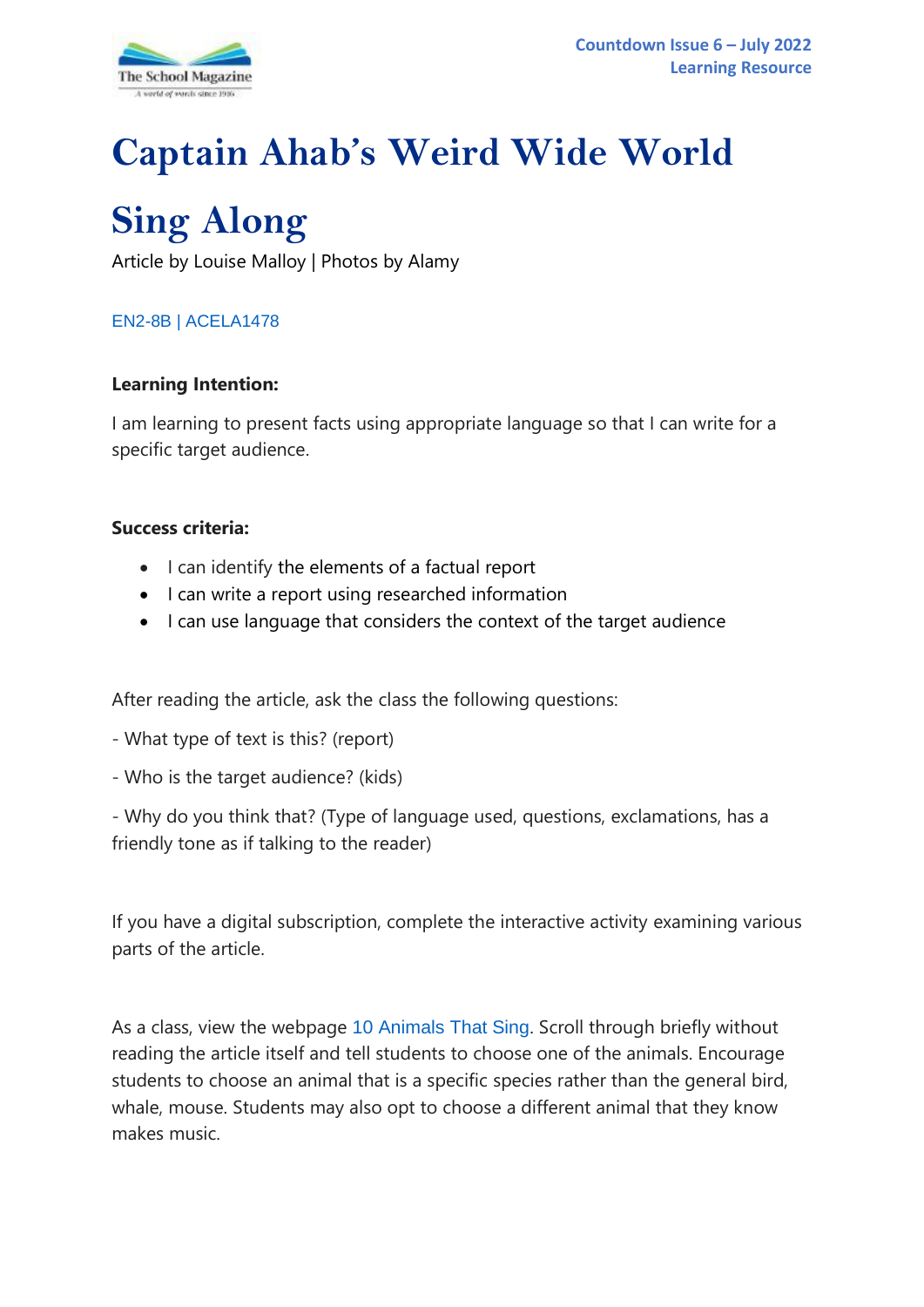

Students conduct their own research into their chosen animal, finding out three to four facts about the music their animal makes. To keep them from being overloaded with information, remind students they should be looking for how, why, and when the animal makes its music. They can use the website given above or find others. Some example websites include:

#### Katydids/crickets/cicadas – [The sounds of summer](https://www.willyswilderness.org/post/the-sounds-of-summer-how-do-insects-sing)

Toadfish – [Grumpy Toadfish Sings Strange Love Songs](https://www.youtube.com/watch?v=7ayMhV0hALw) (National Geographic YouTube video)

Bats – [Bat Senses](https://www.kidzone.ws/animals/bats/facts8.htm)

Once students have their facts, they need to organise them into a format that will fit as a fourth section of the article. Encourage them to choose a subheading that will match the others (Drummers, Hummers, Humpbacks), which means it should be a single word relevant to their chosen animal.

Students need to choose a starting sentence that will draw in their readers. It should use the same friendly tone as the article, with a question or an exclamation that includes something interesting about their animal. Remind students that each point (how, why, and when the animal makes its sound) should be a different paragraph. Finally, students should choose an interesting and fun sentence as their conclusion. Have them look at the other last sentences for each section of the article for examples. If students need further scaffolding, model a few additional introduction and concluding sentences.

Students can find a photograph of their animal online to accompany their piece. The text can be handwritten or typed on the computer and printed.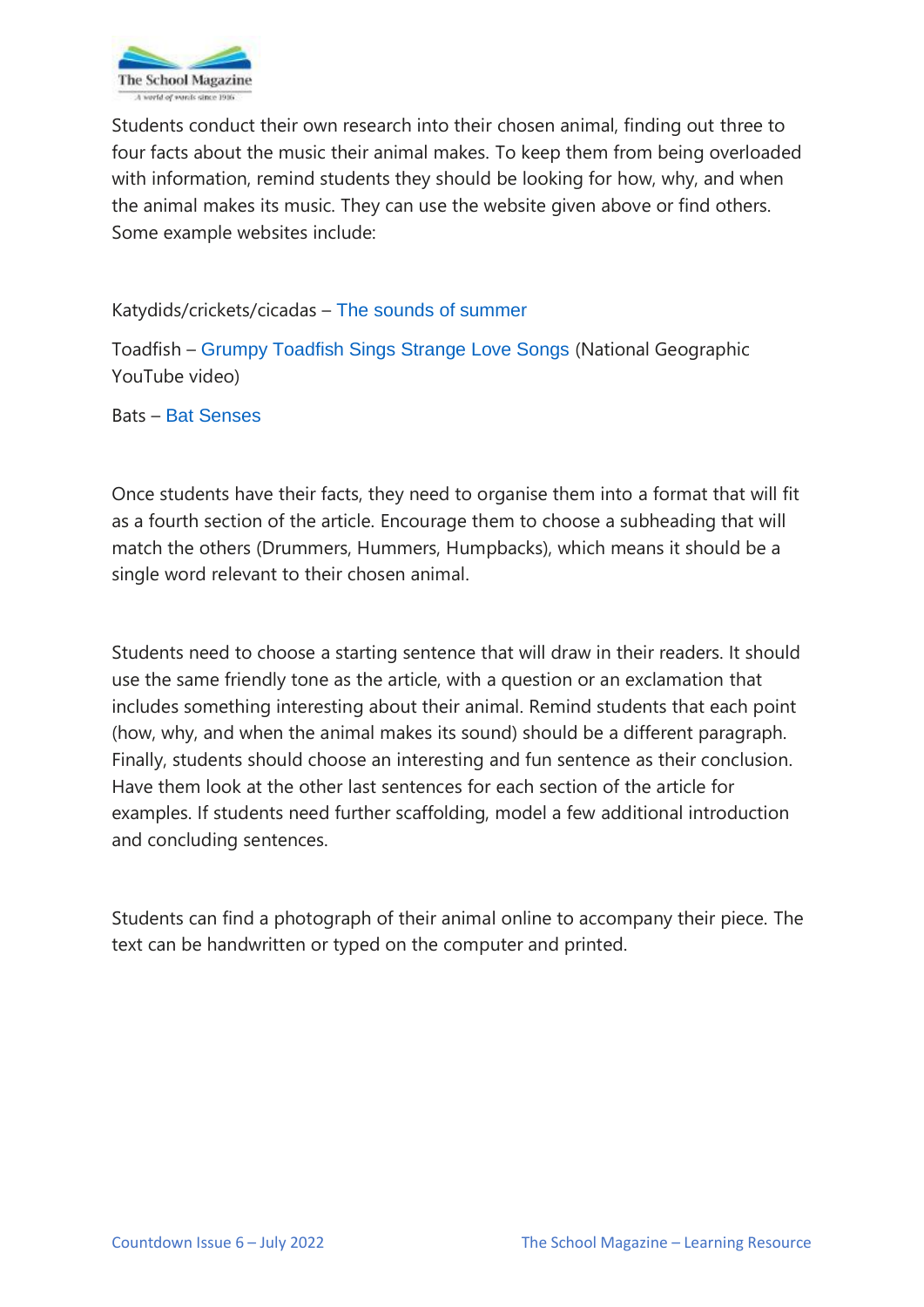

# **Bad Luck Benny**

# Story by Taylah Needham | illustrated by [Cheryl Orsini](https://www.cherylorsini.com/contact.html)

# [EN2-11D](https://educationstandards.nsw.edu.au/wps/portal/nesa/k-10/learning-areas/english-year-10/english-k-10/content/890) | [ACELY1675](https://www.australiancurriculum.edu.au/Search/?q=acely1675)

#### **Learning Intention:**

I am learning to identify the point of view in the text so that I can explore alternative points of view.

#### **Success Criteria:**

- I can identify the point of view in a text
- I can identify other character actions in a text
- I can present possible motivations for secondary characters, keeping in mind that their actions are seen from the narrator's point of view

After reading the story, ask students whose point of view the story is being told from. Once students have identified Benny the black cat as the narrator, ask what other characters are in the story. Answers include the other alley cats, the stray dog and Lucy. Explain that each character has their own reasons for their actions and their own story to tell. Students are to get a point of view worksheet each. Project the worksheet on the board or draw a three-by-three table on the board to scaffold the activity.

Model finding the part about the stray dog in the story and read it aloud, starting with 'a growling stray dog' up to 'dashes past me and disappears'. Talk aloud about the fact the dog was growling at the girl, it saw the black cat and ran away. Fill out the box under what the stray dog did on the projected worksheet for students to copy, then talk through the next part. Say something like:

"The dog is described as big and mean, but we have to remember this is from Benny's point of view. A lot of dogs probably look big and mean to a cat. And it was growling, but why? Had it come across the girl shivering, or did it chase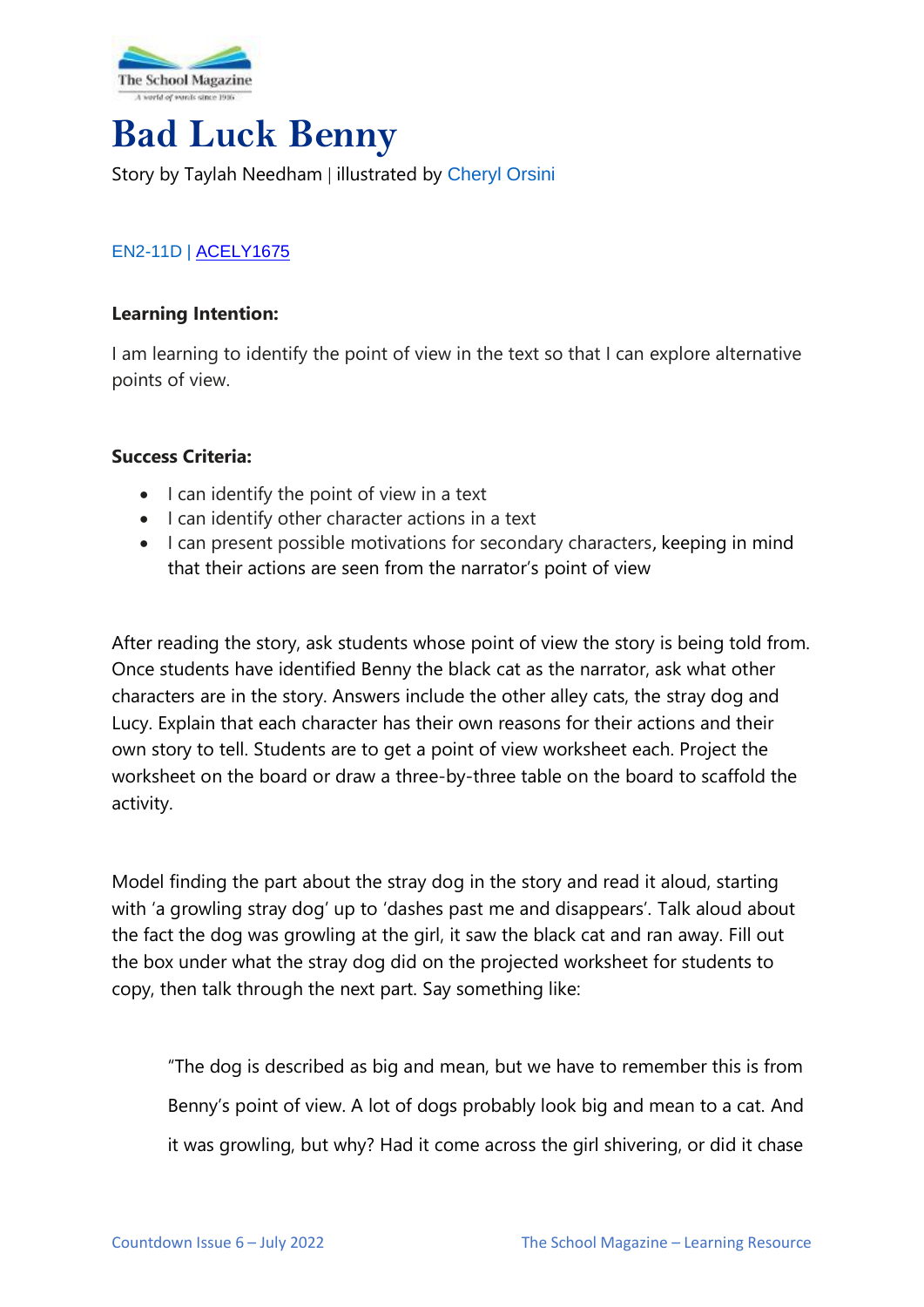

her there? Maybe it was just hungry – it was a stray after all. It ran from the cat, so it couldn't have been that vicious. Even though there are a lot of reasons for the dog's actions, this is what I'm going to decide based on what I know about dogs and from the story."

In the box about possible reasons for the dog's actions, write something along the lines of it having been a stray for many months and trying to tell the girl it was hungry. Students to copy on their own worksheets.

Ask students to find the actions of the alley cats in the story. Students should identify that the cats call Benny 'Bad Luck Benny' and that they chase him away. Ask students why the cats might do this. Allow them time to brainstorm or discuss before guiding them to the line 'They say I scare away the humans and stop them from giving out more free food.' Remind students the alley cats are also strays who don't get food very often. Ask how frustrating it might be for the cats to finally find someone who's willing to feed them, only for that person to leave at the sight of the black cat, taking the food away. As a class, decide on the best wording for the box under reasons for the actions of the stray cats.

Explain that students are to do the activity again, this time for Lucy. Ask them to think about why she was in the alley crying in the first place. They can produce their own reasons, as long as it doesn't contradict the information given in the story. Ask why she might have decided to bring a stray black cat home, and why she let him stay. Students may decide that she is lonely and doesn't have any friends, or that she's grateful and wants to thank the cat, or they may come up with their own reasons.

Once complete, students share their answers with a partner. Select a few students to share with the class.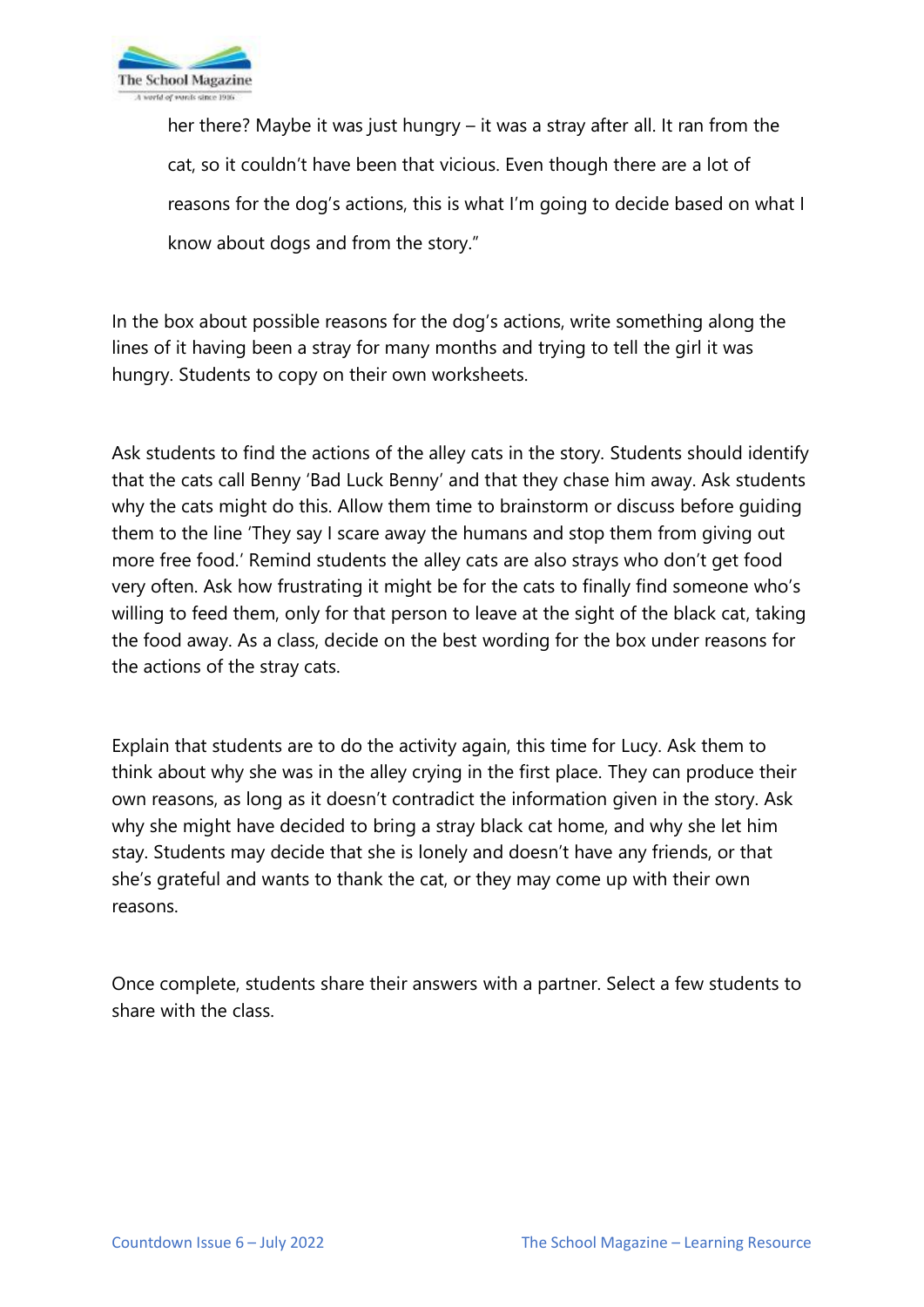# **Worksheet – Bad Luck Benny**

#### **Points of View**

| Character  | What they do in the story | Possible reasons for their actions |
|------------|---------------------------|------------------------------------|
| Stray dog  |                           |                                    |
| Alley cats |                           |                                    |
| Lucy       |                           |                                    |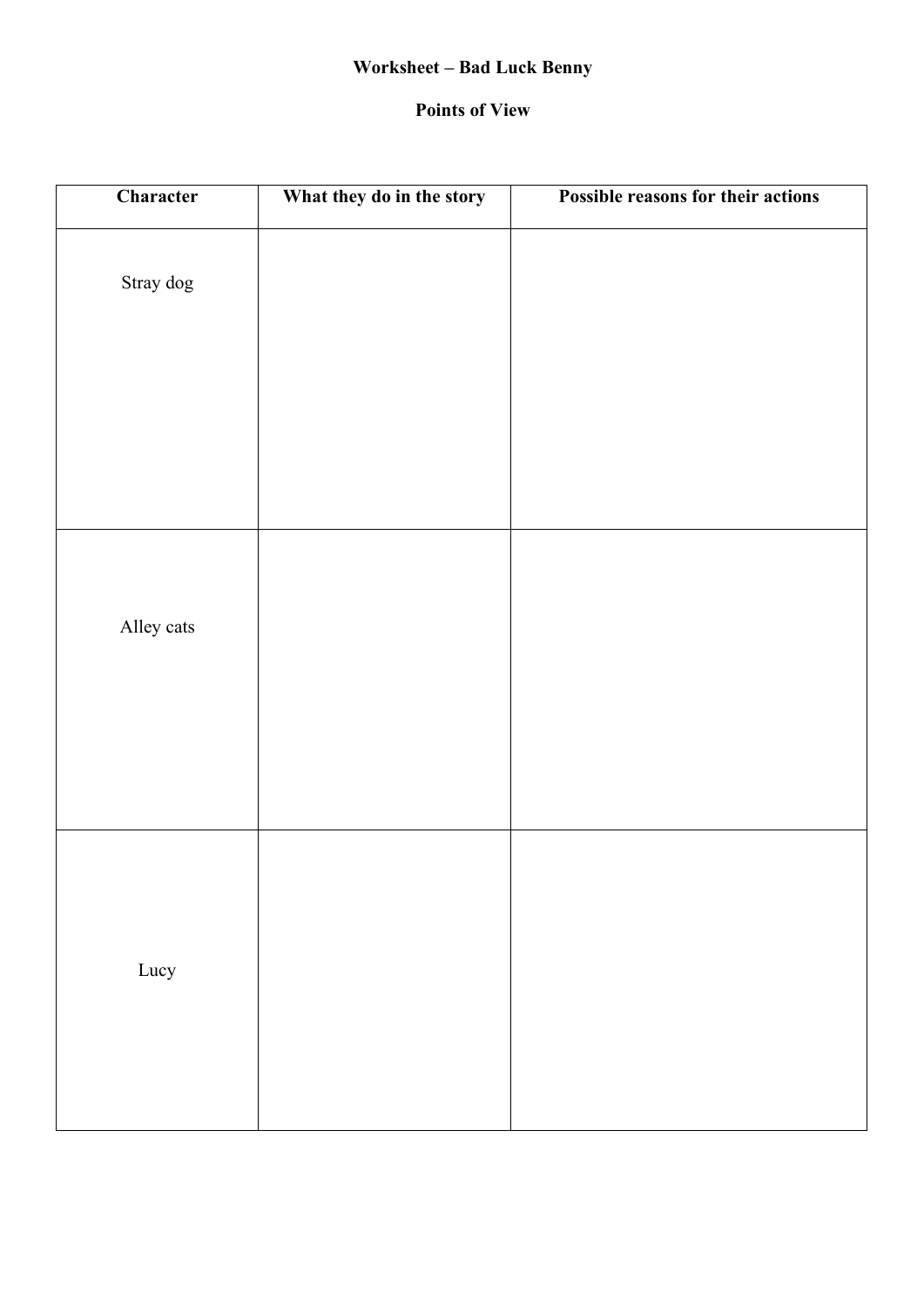

**Cat-TV**

Poem by Suzy Levinson | Illustrated by Amy Golbach

# [EN2-1A](https://educationstandards.nsw.edu.au/wps/portal/nesa/k-10/learning-areas/english-year-10/english-k-10/content/881) | [ACELY1792](https://www.australiancurriculum.edu.au/Search/?q=ACELY1792)

## **Learning Intention:**

I am learning to modulate my voice so that I can perform in diverse ways to portray mood.

## **Success Criteria:**

- I can experiment with tone, facial expressions and voice to convey emotion in a performance
- I can speak clearly and confidently during a presentation
- I can cooperates with peers for choral reading

Before reading the play, write this line on the board:

I do not know how I'm supposed to do it.

Have enough copies of the following words on slips of paper to hand one to each student. Ensure students do not show each other their own slip.

| worried    | furious  |
|------------|----------|
| frustrated | confused |
| sad        | excited  |
| happy      | scared   |
| careful    | amused   |

Explain that students will deliver the line 'I do not know how I'm supposed to do it' in a way that conveys the emotion written on their slip without telling anyone what that emotion is. Encourage students to imagine what 'it' is that they do not know how to do, and why they would be feeling the emotion on their slip. Have them think about the tone of their voice, their facial expression and their body language when delivering the line. Ask them to practise before they start – have everyone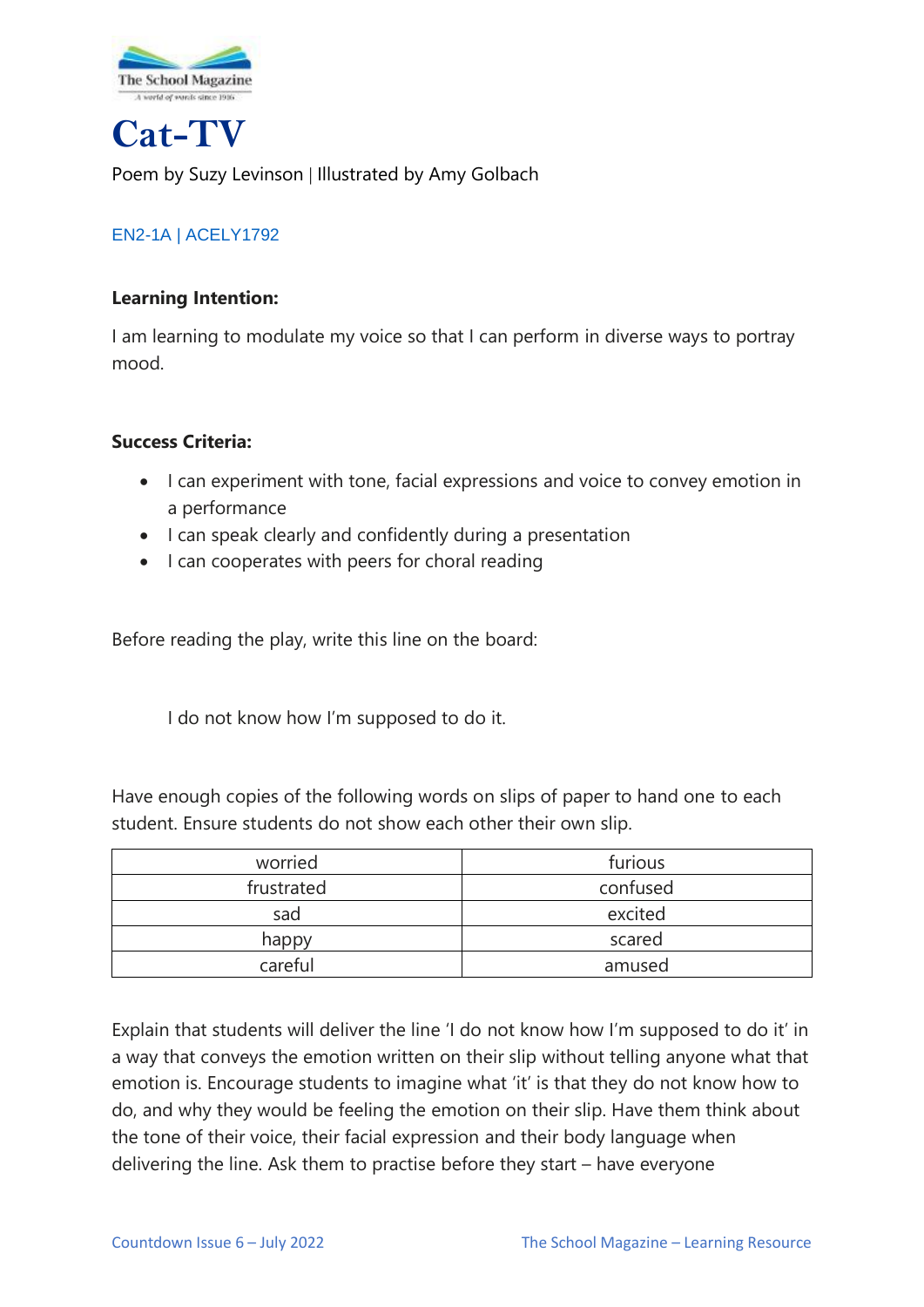

demonstrate a happy face, a scared face, an angry face and a sad face. Encourage them to look at each other when pulling the faces to see how their mouths and eyebrows move for each expression. Ask what other ways our bodies show how we are feeling, such as clenched fists when we are angry or tears when we are sad.

Give students some time to go around the classroom performing their line to each other, with their partners guessing what emotion they are supposed to be feeling.

When finished, bring the class back and ask the following questions:

- who delivered their line well?

- what did they do to make you know immediately how they were feeling?

Ask students what strategies they used to make their emotion believable.

Read the poem Cat-TV aloud in a neutral tone. Ask students what emotions can be conveyed by reading the poem differently. Answers may include:

- anger

- fear

- amusement
- joy

- confusion

Separate the class into groups of four or five and give each group a different emotion to convey. Explain they will perform the poem as a group using this emotion. Remind them to think about body language, facial expression and voice when reading the poem. Allow several minutes to discuss their ideas and practise reading in a fluent and phrased manner. Students can still be independent and put their own spin on their emotional reading, but they should try to read in time with the others.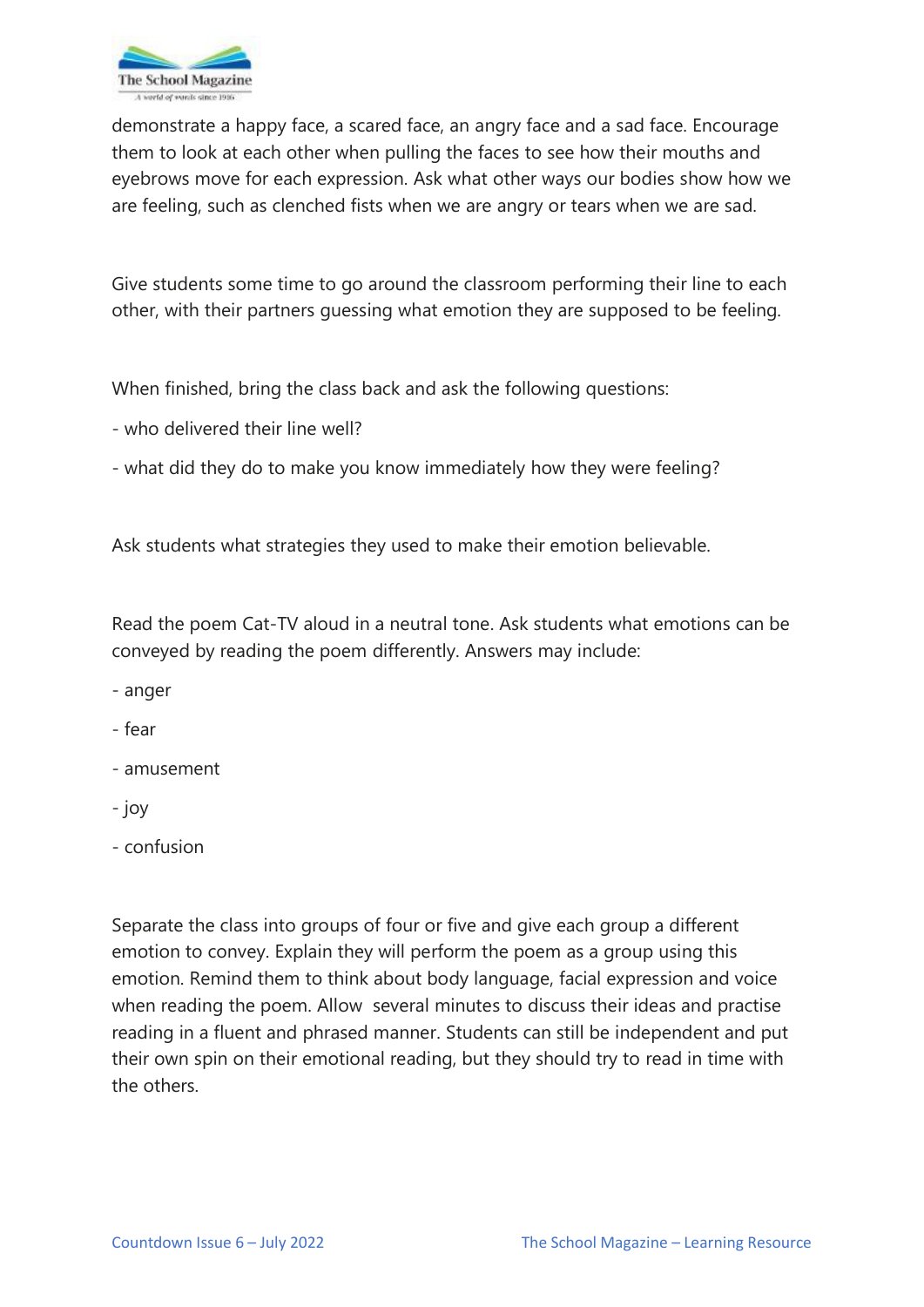

Each group performs their reading to the class. Give a chance for the audience to provide feedback (e.g. I like the way (student) clenched her fists and talked through her teeth to show she was angry). If time, allow groups to perform again using a different emotion.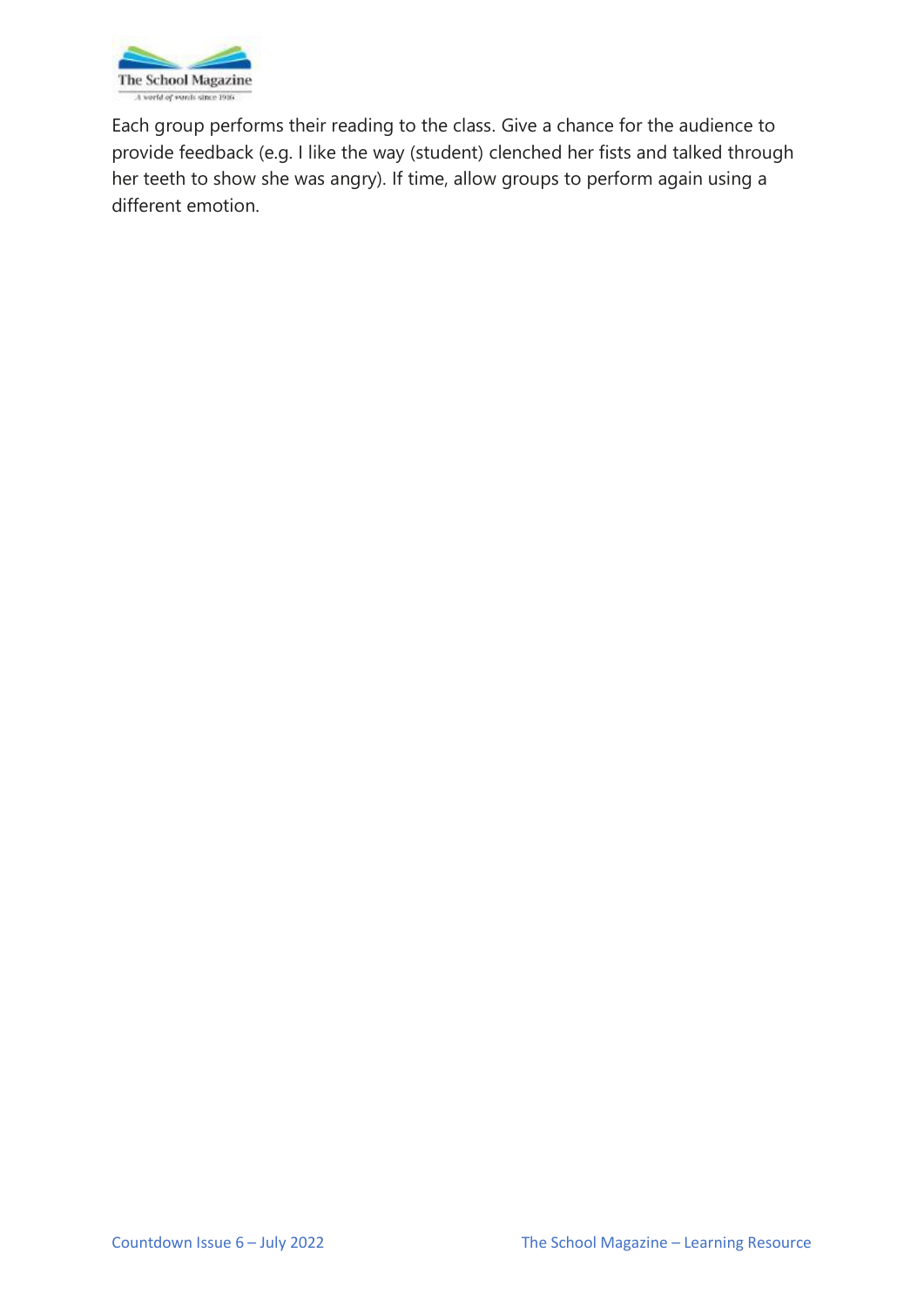

**Minty** Story by Rolli | illustrated by [Michel Streich](https://michelstreich.com/)

# [EN2-5A](https://educationstandards.nsw.edu.au/wps/portal/nesa/k-10/learning-areas/english-year-10/english-k-10/content/886) | [ACELA1826](https://www.australiancurriculum.edu.au/Search/?q=ACELA1826)

#### **Learning Intention:**

I am learning more complex letter patterns so that I can apply them to my spelling.

#### **Success Criteria:**

- I can identify some consonant blends of more complex letter patterns
- I can identify some consonant digraphs and trigraphs of more complex letter patterns
- I can identify five different ways to read and spell 'gh'

Choose a way to create a treasure box for each student:

- downloading an outline template such as the [Printable Treasure Chest](https://www.coolest-free-printables.com/2013/02/03/printable-treasure-chest/) from Coolest Free Printables

- downloading a cut-and-fold template of either a treasure chest or a rectangular prism such as the [Gift Box](https://www.printablee.com/post_gift-box-with-lid-template-printables_136461/) from Printablee

- printing 3D treasure boxes

Prepare a way for students to write their treasure words to fill their boxes. For example, they can have a pile of printable coins.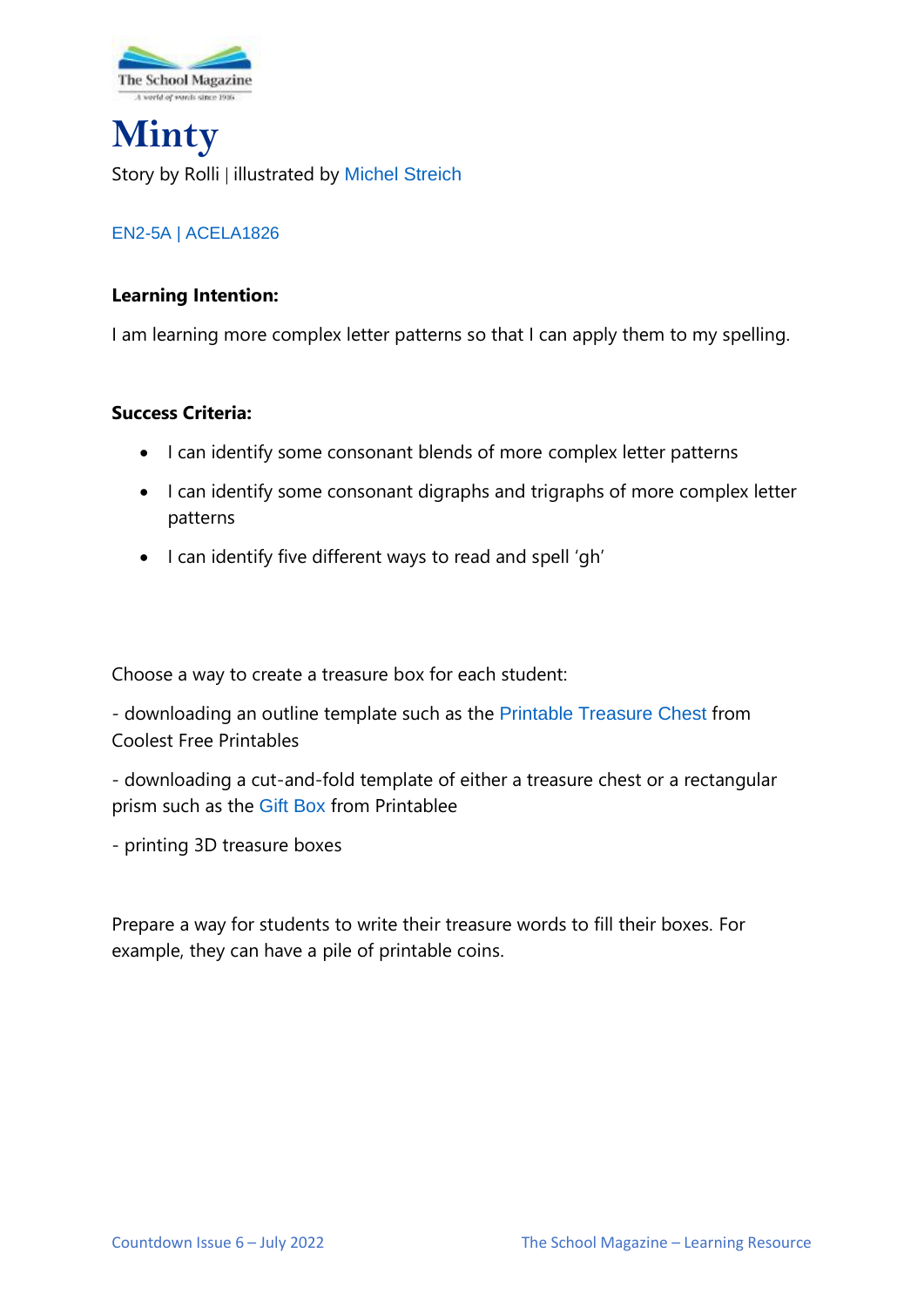

After reading the story as a class, read aloud the following poem:

Seven treasures you must find Some are groups, some one-of-a-kind A special treasure is five of gold A new task ahead, so keep them on hold

Explain that students will be treasure hunters by investigating the text to find the following treasures:

- 1. At least five words with 'ck' (five red coins)
- 2. A word with 'tch' (one blue coin)
- 3. A word with 'ph' (one green coin)
- 4. A word with 'shr' (one purple coin)
- 5. A pair of words that pronounce 'ch' differently (two brown coins)
- 6. At least three words with 'str' (one orange coin)
- 7. Two words with 'squ' (one pink coin)
- Special number 8: Five words with 'gh' (five gold coins)

#### Answers:

Words with ck: kicked, back, suck, sucked, backpack, snickering, bricks, block, backyard, lucky, kicking, luckily

Word with tch: twitch

- Word with ph: elephant
- Word with shr: shrugged

Words that pronounce ch differently: school (paired with one of the following: screeched, bunched, children, teachers, chased, achoo)

Words with str: street, strangely, straw, instructions, strange

Words with squ: square, squinted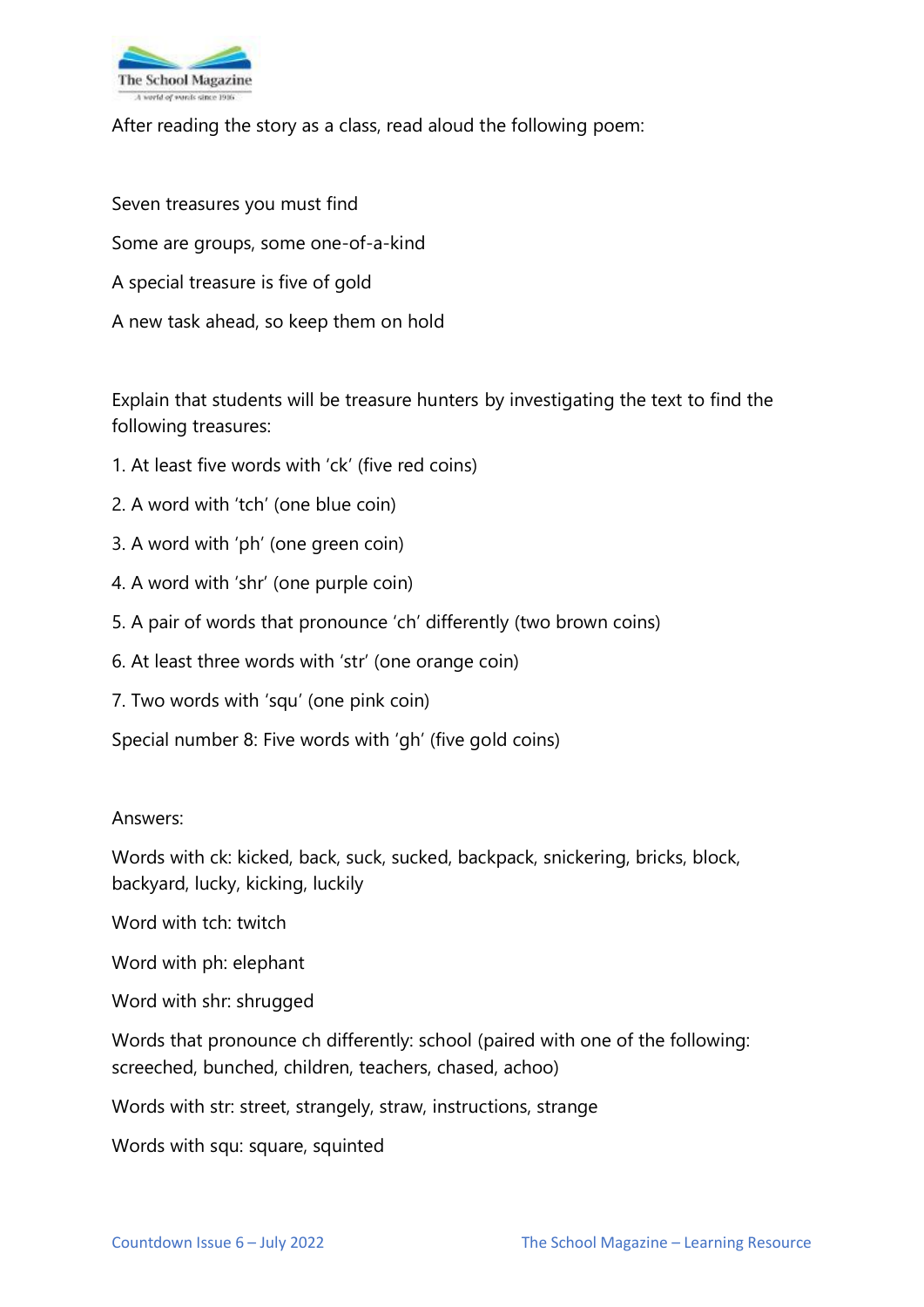

Words with gh: laughing, right, spaghetti, through, though

Students write their treasure words on the template coins, colouring in the words as instructed above. They can either glue their words into the treasure chest if it's a printable template, or pop them into the chest if they've made a box. Ensure they don't stick in their gold coins yet.

For the gold coin words (laughing, right, spaghetti, through, though), go through each one as a class and ask how the 'gh' is used in the word. Write the answers on the board.

Answers:

- Laughing the digraph gh makes a 'f' sound
- Right part of the trigraph 'igh'
- Spaghetti the digraph gh makes a hard 'g' sound
- Through the quadgraph 'ough' makes an 'oo' as in 'moon' sound
- Though the quadgraph 'ough' makes an 'o' as in 'blow' sound

Students stick the gold coin words around the outside of their treasure box and copy from the board how the 'gh' is used next to each word.

Once students have evaluated the five 'gh' words, watch the comprehensive YouTube video [7 Different Ways to Say OUGH](https://www.youtube.com/watch?v=wmcxCU1BmXc).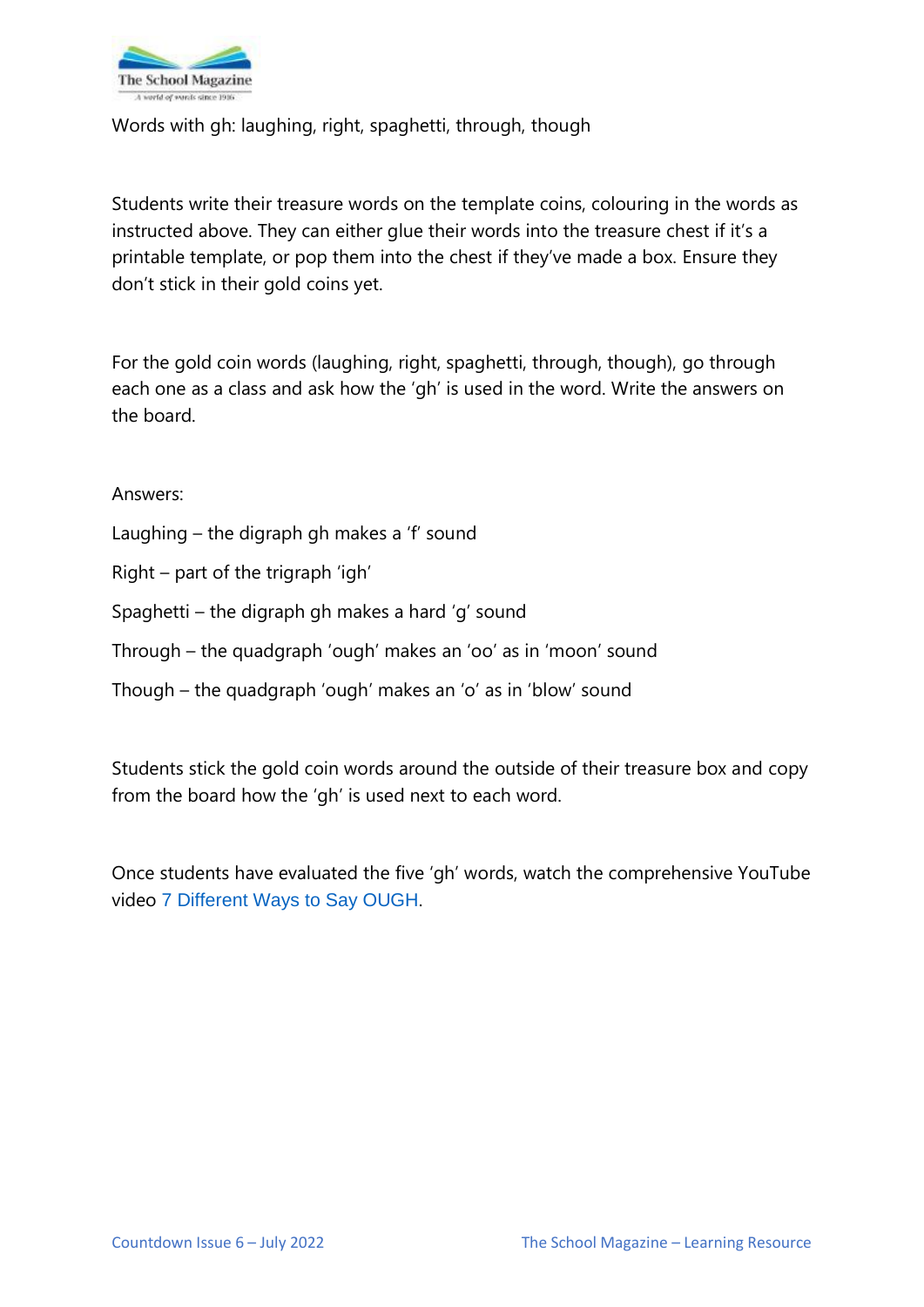

# **Come and See the Dinosaurs**

Poem by [Bill Condon](https://www.hachette.com.au/bill-condon/) | illustrated by [David Legge](https://www.harpercollins.com.au/cr-109865/david-legge/)

## [EN2-12E](https://educationstandards.nsw.edu.au/wps/portal/nesa/k-10/learning-areas/english-year-10/english-k-10/content/891) | [ACELT1598](https://www.australiancurriculum.edu.au/Search/?q=ACELT1598)

#### **Learning Intention:**

I am learning to compare two texts with similar themes so that I can develop a criteria for personal preferences.

#### **Success Criteria:**

- I can identify the similarities and differences between two texts with common themes
- I can identify personal preferences
- I can present explanations for personal preferences

After reading the poem aloud as a class, view the YouTube video [Prehistoric Animal](https://www.youtube.com/watch?v=ahcNm9ypq3c)  [Brigade](https://www.youtube.com/watch?v=ahcNm9ypq3c) and follow along with the lyrics on [Humph](http://humph.org/lw/concerts/kids08/music/The%20Prehistoric%20Animal%20Brigade%20Lyrics.pdf).

Ask students what they noticed was the same between the two texts, and what was different. Answers for similarities may include the theme of prehistoric animals in a group. Differences include the setting (street vs swamp), the text type (poem vs song) and the character actions (visiting the beauty shop vs the creation of a noisy brigade). Students may also point out the accompanying illustration with Come and See the Dinosaurs compared to the singers for the Prehistorical Animal Brigade.

Students fill out a comparison worksheet on the two texts using a template such as page 19 on Jennifer Findley's [Paired Passage Graphic Organizers](https://jenniferfindley.com/wp-content/uploads/2019/06/Paired-Passage-Graphic-Organizers.pdf). Next to each similarity and difference, encourage students to think about whether this is something they like or dislike. This can be done a number of ways. For example:

- colour coding red for dislike, orange for neutral and green for like
- cross for dislike, question mark for neutral and tick for like
- a number scale, with 1 being dislike to 5 being like a lot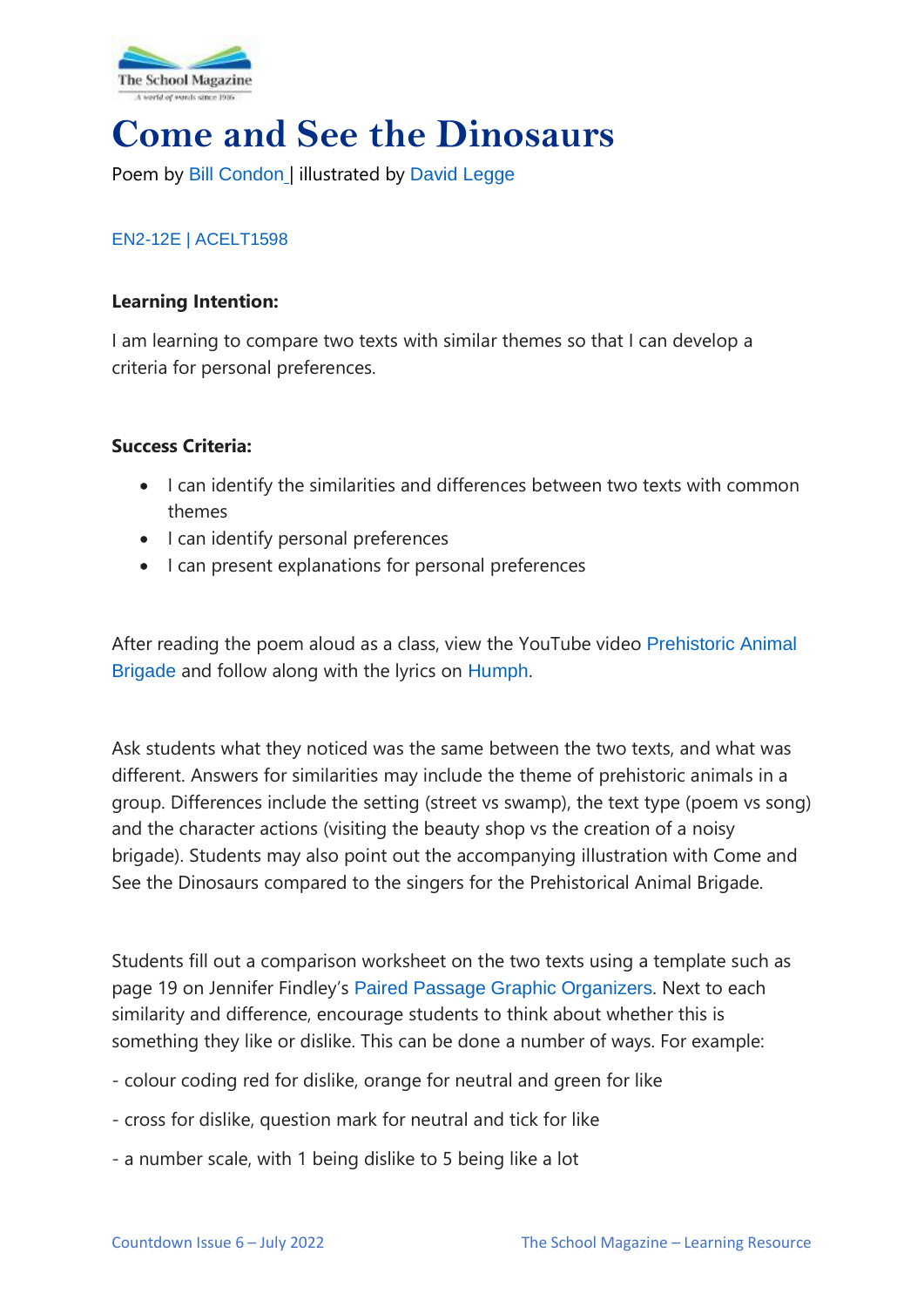

Have students discuss with a partner what they liked and disliked about the two texts and to think about the reasons behind each choice (for example, if they like that the Prehistorical Animal Brigade included a woolly mammoth, they should identify the reason is because they personally like woolly mammoths). After the discussion, students tell their partners which text they prefer.

In their books, students write a few sentences about their personal preferences with reasons for their choice. Encourage them to include the information they wrote into their graphic organisers to help with their explanation. Two examples are given below.

#### Example one:

I preferred Come and See the Dinosaurs because I liked the rhythm of the poem and the illustration that went with it. I also liked that the dinosaurs had their nails painted because it's a funny idea. The Prehistoric Animal Brigade felt like a nursery rhyme for little kids and I didn't like the singing.

#### Example two:

I didn't like either of the texts because I don't like dinosaurs. I think the idea of dinosaurs going to a beauty shop is silly, but I also think a dinosaur brigade doesn't make sense because woolly mammoths didn't live at the same time as dinosaurs.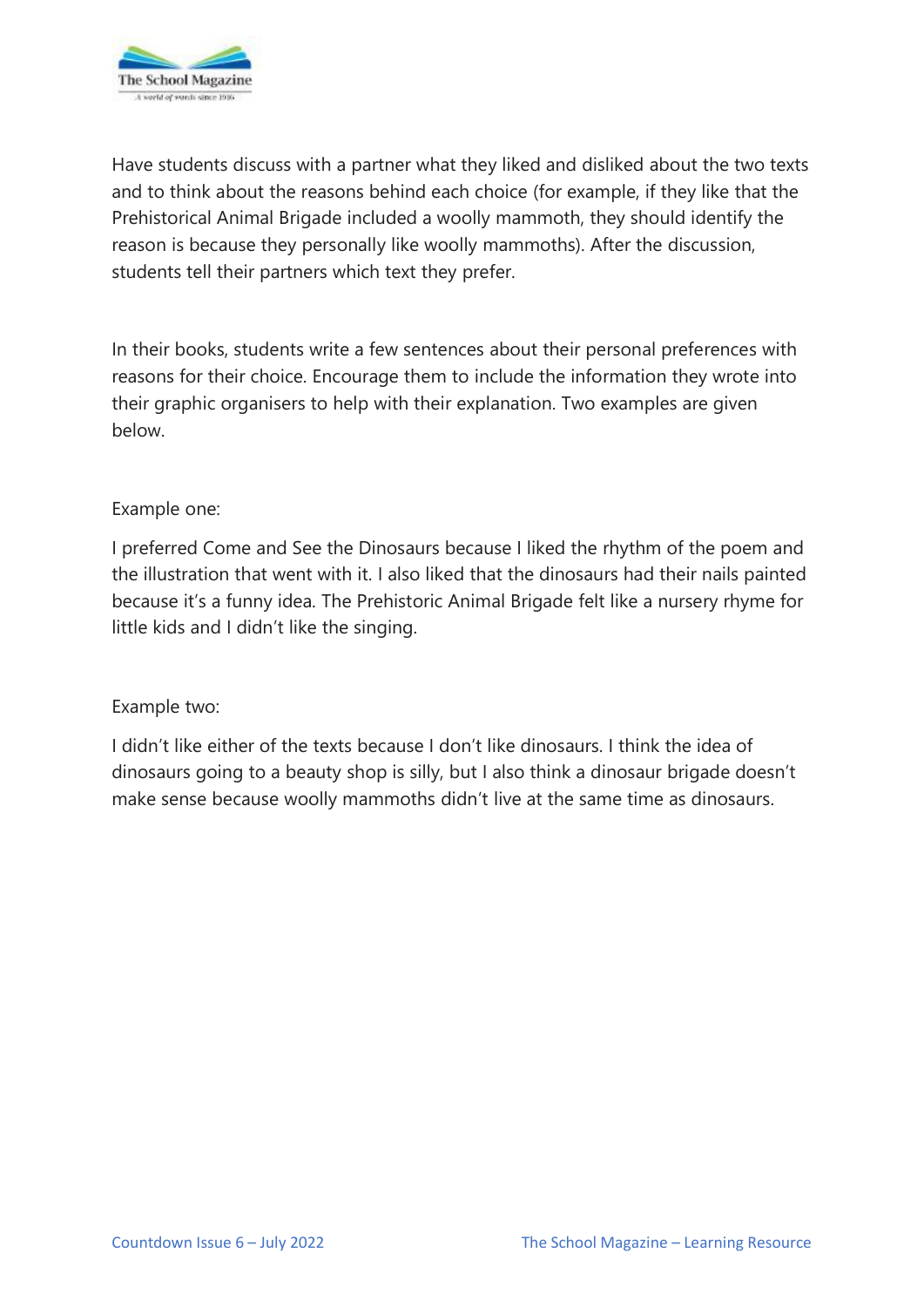

# **Princess Paloma and the Pea Challenge**

Story by Liz Ledden | illustrated by [Queenie Chan](https://queeniechan.com/?v=322b26af01d5)

#### [EN2-8B](https://educationstandards.nsw.edu.au/wps/portal/nesa/k-10/learning-areas/english-year-10/english-k-10/content/882) | [ACELA1483](https://www.australiancurriculum.edu.au/Search/?q=ACELA1483)

#### **Learning Intention:**

I am learning to identify the purpose of visual techniques so that I can create a front cover for a text.

#### **Success Criteria:**

- I can describe the purpose of visual techniques used in book covers
- I can create a book cover for the story
- I can give reasons for illustrative choices

After reading the story, go through each of the accompanying illustrations by Queenie Chan and ask the class:

- what do you see?
- what part of the story are these illustrations from?
- how do you think they help the reader?
- if this story was in a book format, what might be included on the front cover?

Students may have a range of different ideas about what could be on the front cover. Once they've given some answers, ask:

- what is the purpose of a front cover?
- what are the things we can look at on a front cover when choosing a book to read?

Guide students towards the following answers and write them on the board:

- the title
- colours used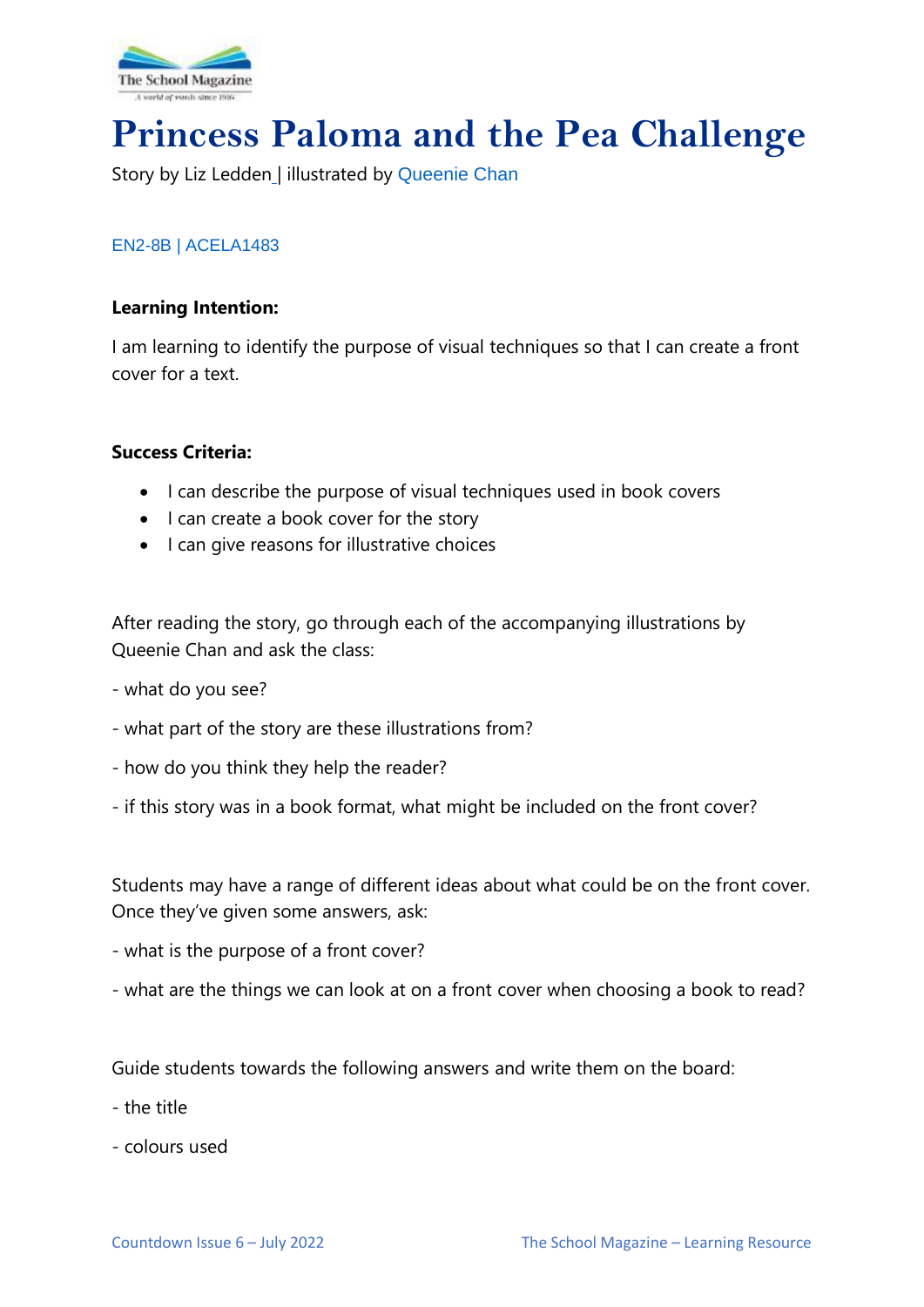

- style of illustration/photograph
- the scene shown in the illustration
- the age of the characters in the illustration

Select a diverse range of four or five books from either the classroom library or school library (try ranging from Goosebumps to something from the Rainbow Magic series to a picture book etc). Alternatively, find a list of suitable book covers online, such as Imagination Soup's [Big List of Wonderful Fairy Tales Books for Children](https://imaginationsoup.net/fairy-tales-books-children/).

Go through the book covers and ask the following questions for each:

- who is the target audience for the book?
- how do you know?
- what scene is shown on the cover?
- what kind of mood do the scene, colours and title size/font give the book?
- what might the book be about?

- do you think the front cover is effective at drawing in its target audience? Why or why not?

Students might recognise elements like more simplistic illustrations with block colour are often aimed for younger audiences, while more detailed illustrations that lean towards realism are often for middle to upper primary students. They may also notice the font of Goosebumps gives an oozy, creepy mood, while the colours of the Rainbow Magic series gives a happy, fun mood.

Explain that students will be designing a cover for Princess Paloma and the Pea Challenge. Discuss how the following might affect their choice of illustration:

- the target audience
- the mood of the story
- their personal preferences of book covers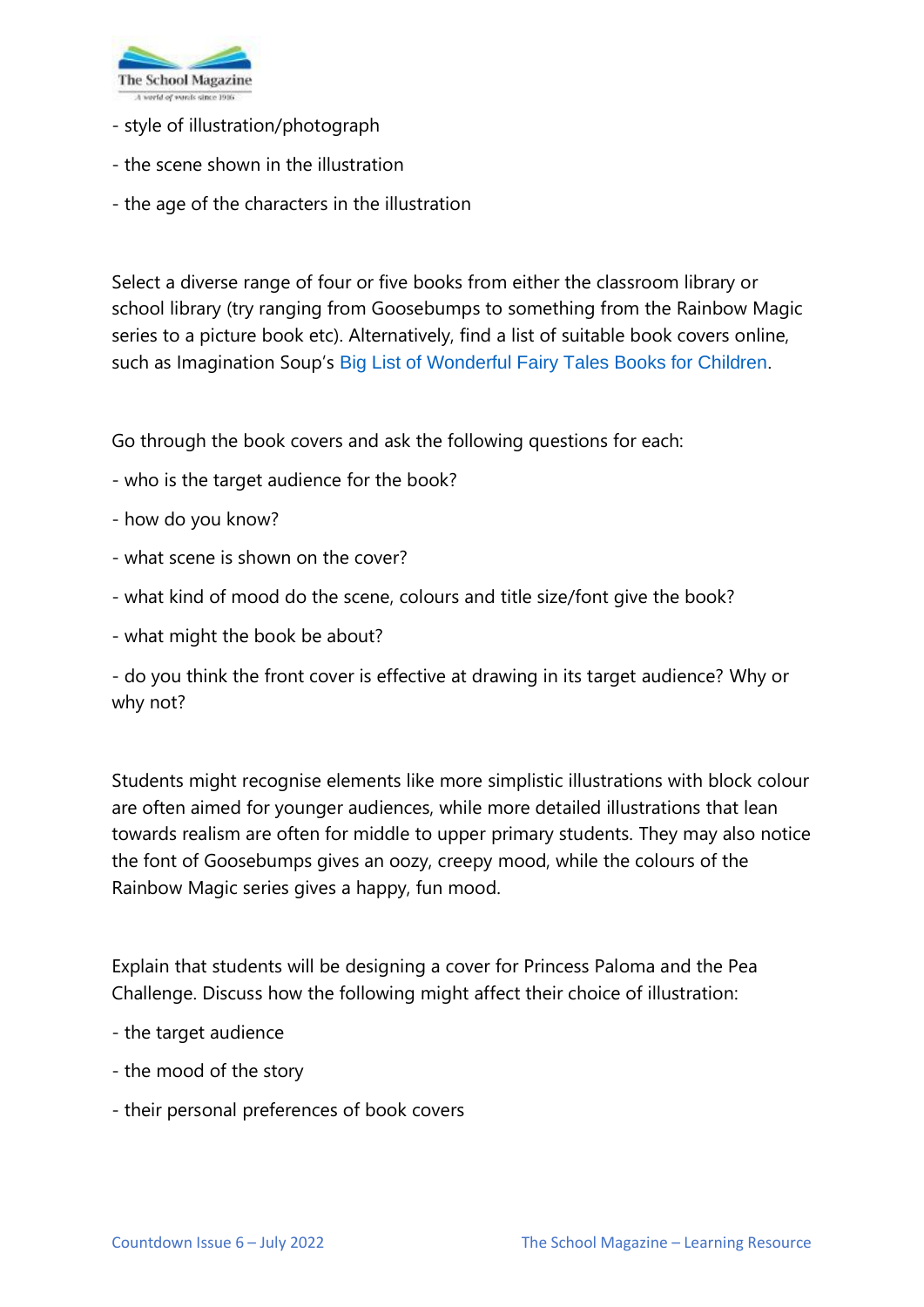

Students may use Queenie Chan's style to match their cover, or they can create their own style, as long as they're keeping in mind the mood, colour, scene and title font.

Once they have completed their illustration, students write a summary explaining their choices. For example:

This story is aimed for readers in year three, so I made a bright cover with eyecatching colours. I used green bubble writing for the title font since it is about peas. I chose to draw Princess Paloma eating the pea ice cream with everyone watching in amazement because it shows that this will be a fun and silly book.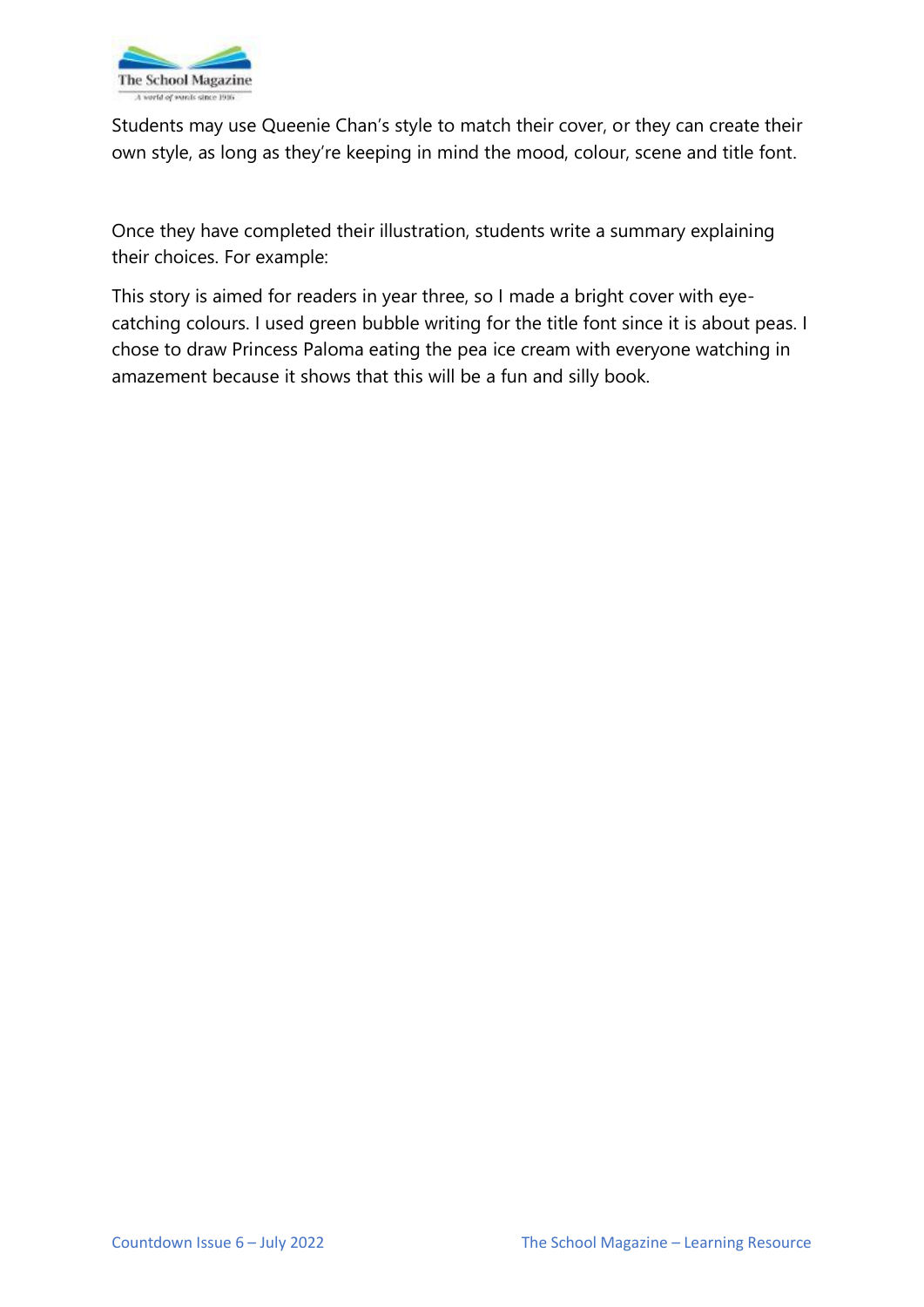

# **Rat or Roo?** Article by Zoë [Disher](http://zoedisher.com.au/) | photos by Alamy

# [EN2-9B](https://educationstandards.nsw.edu.au/wps/portal/nesa/k-10/learning-areas/english-year-10/english-k-10/content/885) | [ACELA1482](https://www.australiancurriculum.edu.au/Search/?q=acela1482)

## **Learning Intention:**

I am learning to identify the different tenses of verbs so that I can change the verbs to suit the tense.

## **Success Criteria:**

- I can identify verbs from the text
- I can differentiate between past, present, future and continuous tense verbs
- I can change verbs to suit the tense

Read the article as a class. Write the words nibble, will hide, lives, runs, digs, carry, hopping, planted. Tell students these are all words taken directly from the text and ask them to identify what sort of words they are (doing words; verbs). In pairs, students are to find a way to sort these words, written exactly as they are, into four categories. Give them time to discuss how they might sort these words and provide guidance where necessary.

## Answers:

- 1 nibble, carry, lives, runs, digs (present tense)
- 2 will hide (future tense)
- 3 hopping (continuous)
- 4 planted (past tense)

Once students have identified the four categories, go through each one and ask when we use them. (Present tense is for when something's happening now or happens habitually, future tense is for when it happens in the future, continuous means it's actively happening now, past tense means it's happened in the past.) Have students give more examples of each, then give sentences with each type.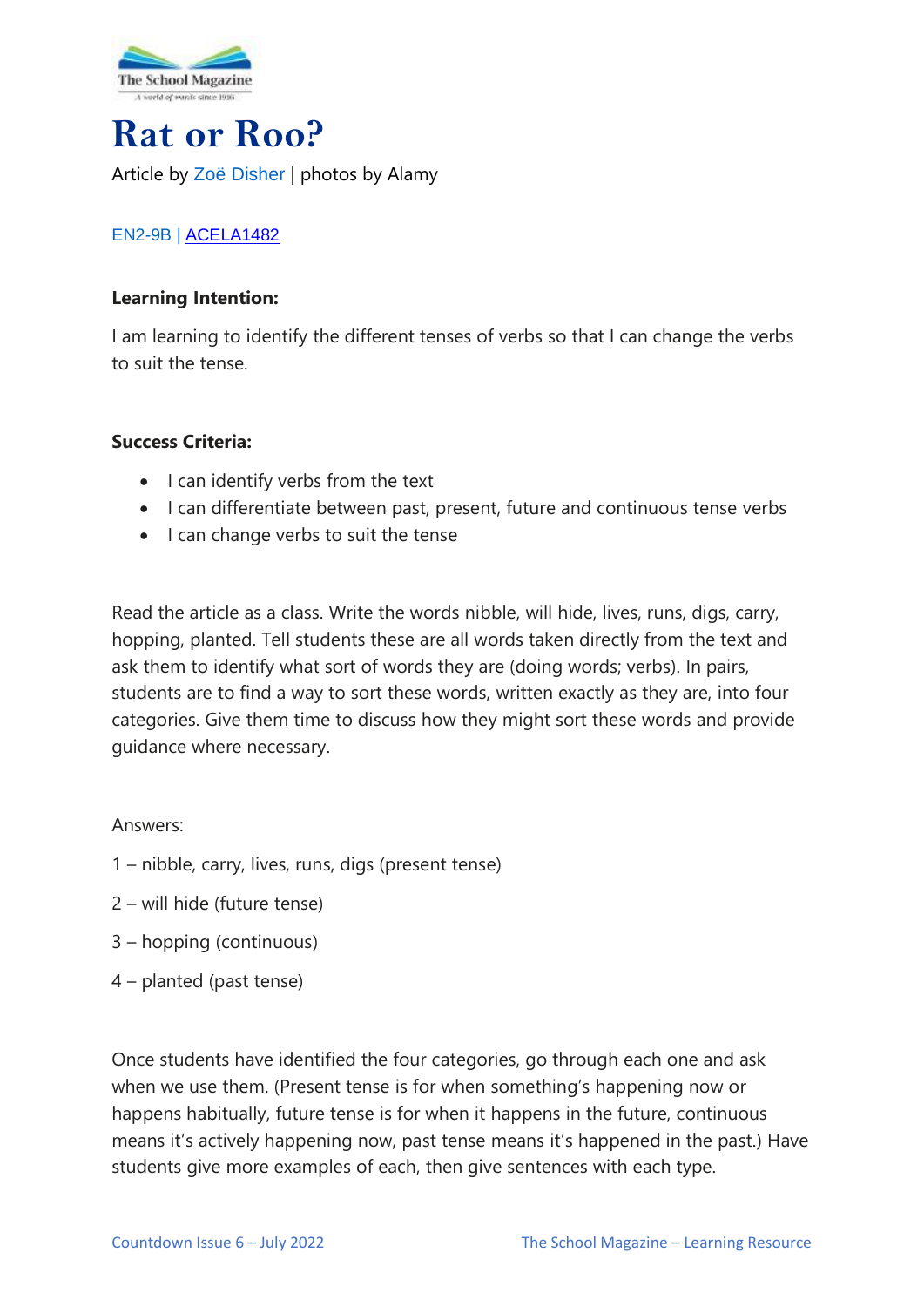

Examples:

Present – I live in a house. The dog barks every night. I comb my hair. Future – I will live in a house. The dog will bark every night. I will comb my hair. Continuous – I am living in a house. The dog is barking. I am combing my hair. Past – I lived in a house. The dog barked every night. I combed my hair.

Have students examine their answers and find clues to help them easily identify verb tenses. For example, continuous verbs end in 'ing', future verbs use 'will', past verbs often end in 'ed'.

Hand out copies of the image below, or create a similar template. Explain that students are to pair up and play a game of battleships. (For a short tutorial, watch the YouTube video [How to Play Battleship](https://www.youtube.com/watch?v=4gHJlYLomrs).) Students can set up their ships the same way they would in a normal game of battleships, but instead of calling out grid coordinates, they must use the subject and the verb of their chosen square to create a sentence, depending on which tense you call out.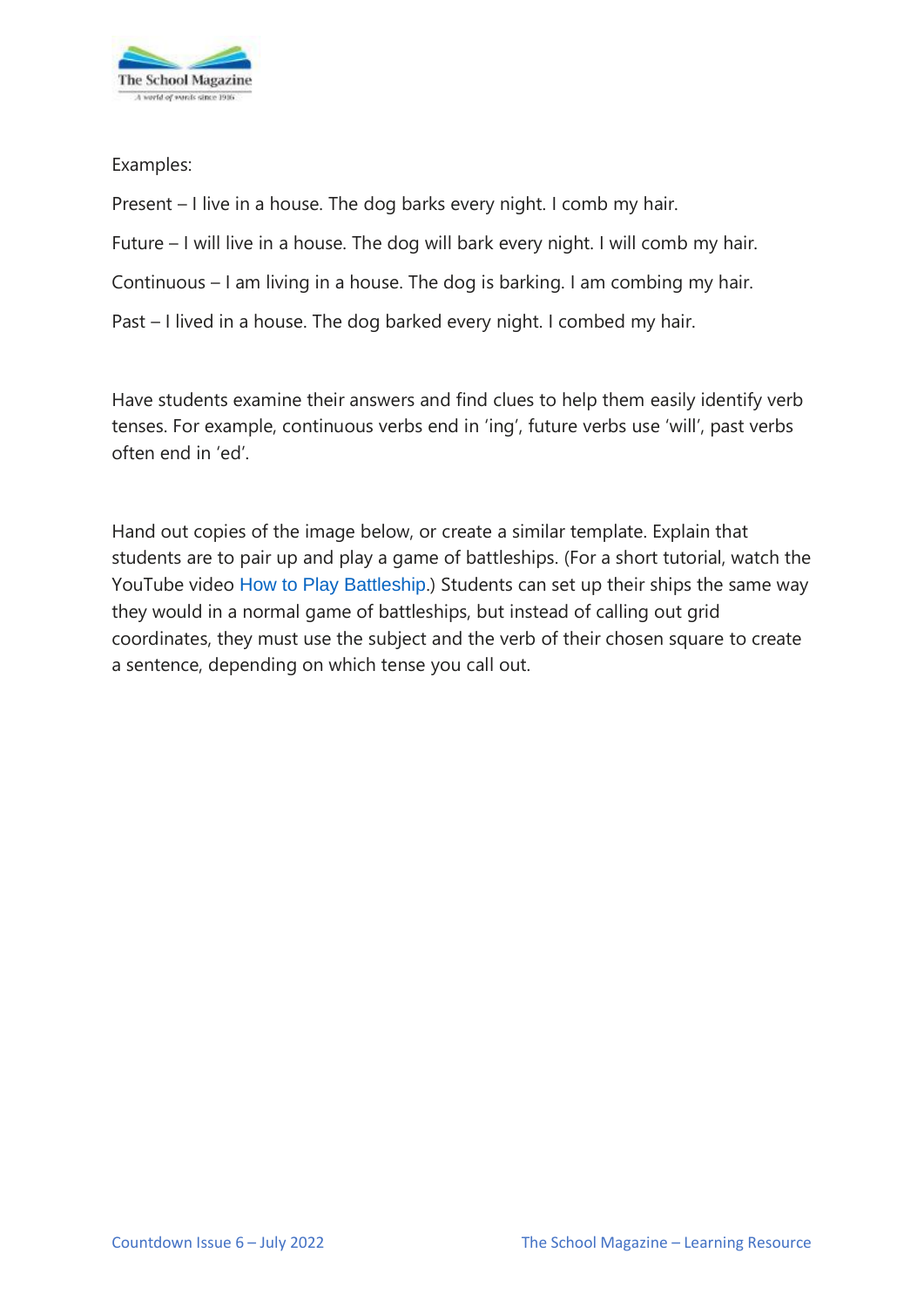



Sample sentences include: A rat ate seeds. A starfish will look like a star. A ratkangaroo moves by running. A koala is sleeping in a tree.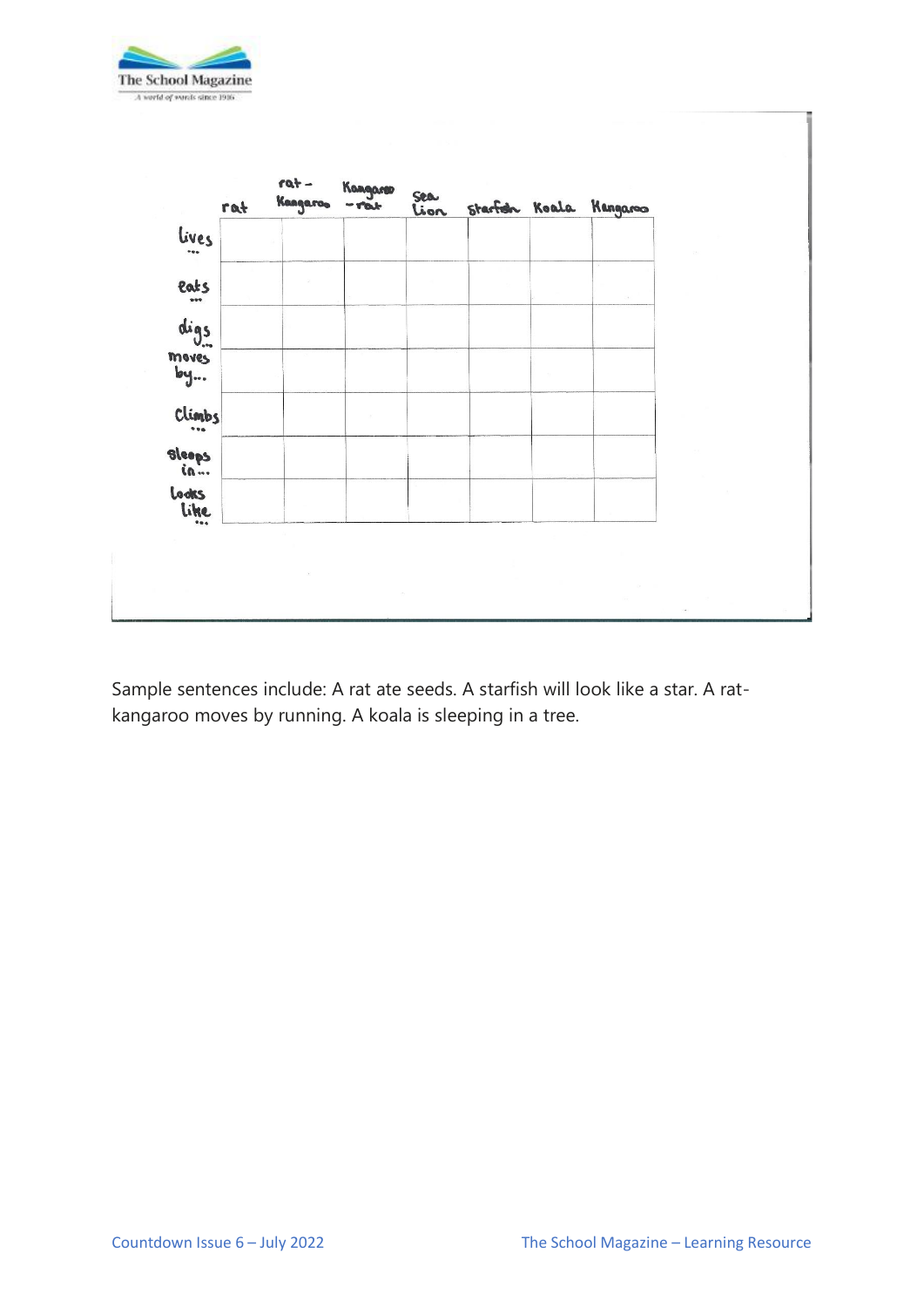

# **The Happy Monkeys and the Water Ogre**

Retold by Bonnie Highsmith Taylor | Illustrated by [Craig Phillips](https://www.shannonassociates.com/craigphillips)

## [EN2-2A](https://educationstandards.nsw.edu.au/wps/portal/nesa/k-10/learning-areas/english-year-10/english-k-10/content/887) | [ACELY1682](https://www.australiancurriculum.edu.au/Search/?q=acely1682)

#### **Learning Intention:**

I am learning to identify elements of a procedural text so that I can write one.

#### **Success Criteria:**

- I can brainstorm collaboratively to produce a solution
- I can write a procedure using correct structure
- I can edit my work

After reading the text, ask the students if the story had a good resolution. Some students may initially say yes, but prompt them to think about whether the monkeys' problem has really been solved. Remind them there's still an ogre in the lake. Maybe the ogre will rip out the reeds or wait until all the reeds have been used as straws.

Tell the class to imagine that they have received a letter from the monkeys asking for a permanent solution. Students are to work in teams of three or four and brainstorm different ways they could get rid of the ogre. Examples include luring the ogre out, tricking the ogre to leave, scaring the ogre away. Discourage solutions such as poisoning the lake, as this means the monkeys will no longer have fresh water.

Once teams have agreed on a good solution, explain that they will need to send clear instructions back to the monkeys, so they know exactly what to do. Ask students what kind of text they could use to give step by step instructions (procedure).

Visit Literacy Ideas' webpage on [Procedural Texts](https://literacyideas.com/procedural-texts/) and scroll down to view the comprehensive video on how to write procedural texts. When they have finished viewing, ask students what the main things are they need to include in a procedure.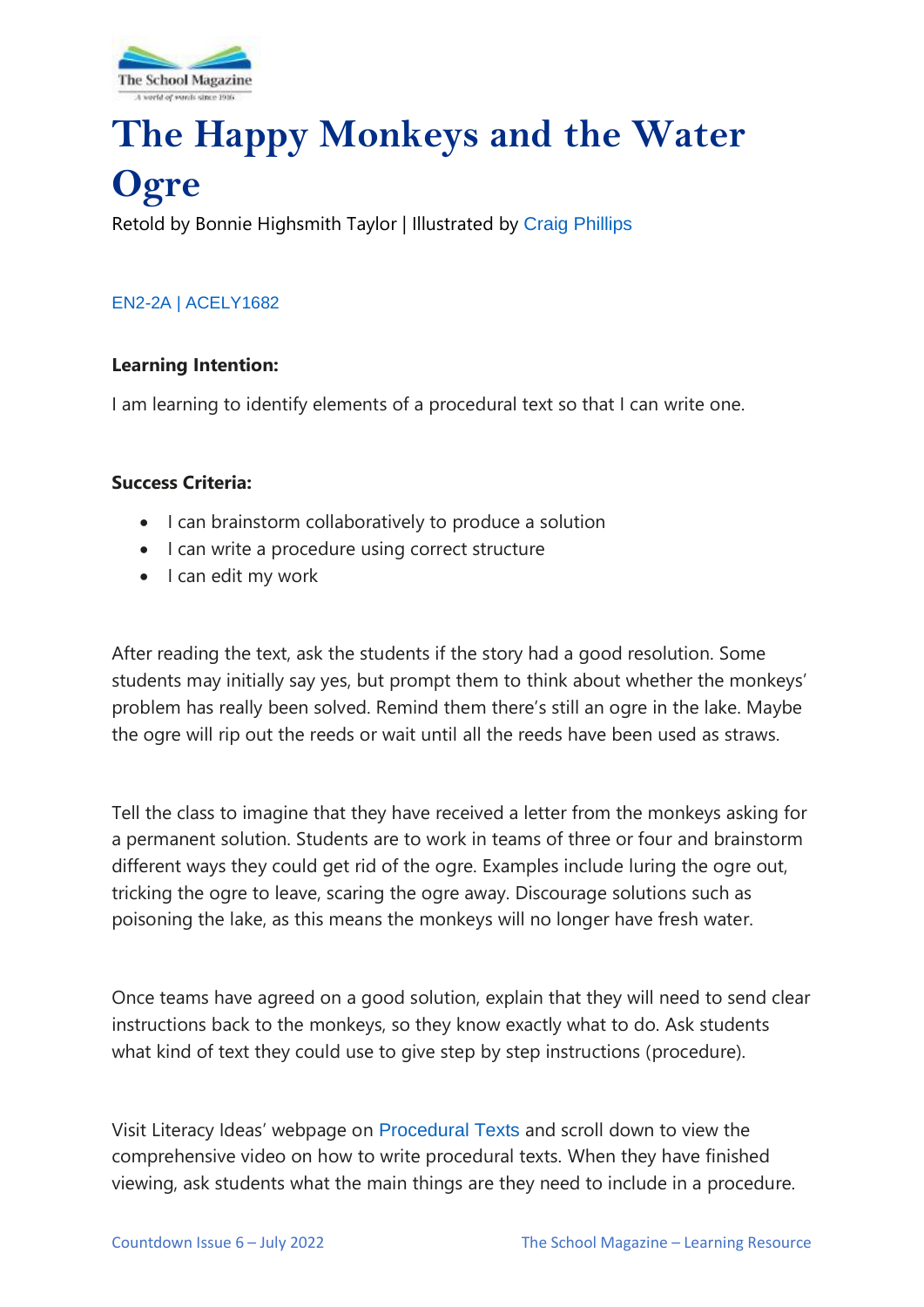

#### Answers:

- Purpose of the procedure
- Materials/tools needed (in dot points)

- Numbered instructions (in sequential order, starting with a verb, using second person present tense)

- a conclusion, if there's more to do when the main procedure is complete
- an illustration to help guide the reader

Remind students they need to be clear in their instructions to the monkeys. They should aim to use short and simple sentences to convey any complex ideas.

For an example of a procedure, continue scrolling down beneath the video on the Literacy Ideas page. Near the bottom are some student writing samples. Click on the year 3 tab to view a procedure for how to grow carrots.

Students discuss their step-by-step instructions in their teams, writing down any ideas as notes. Individually, they write their procedure either on a template provided by the Literary Ideas page or in their books.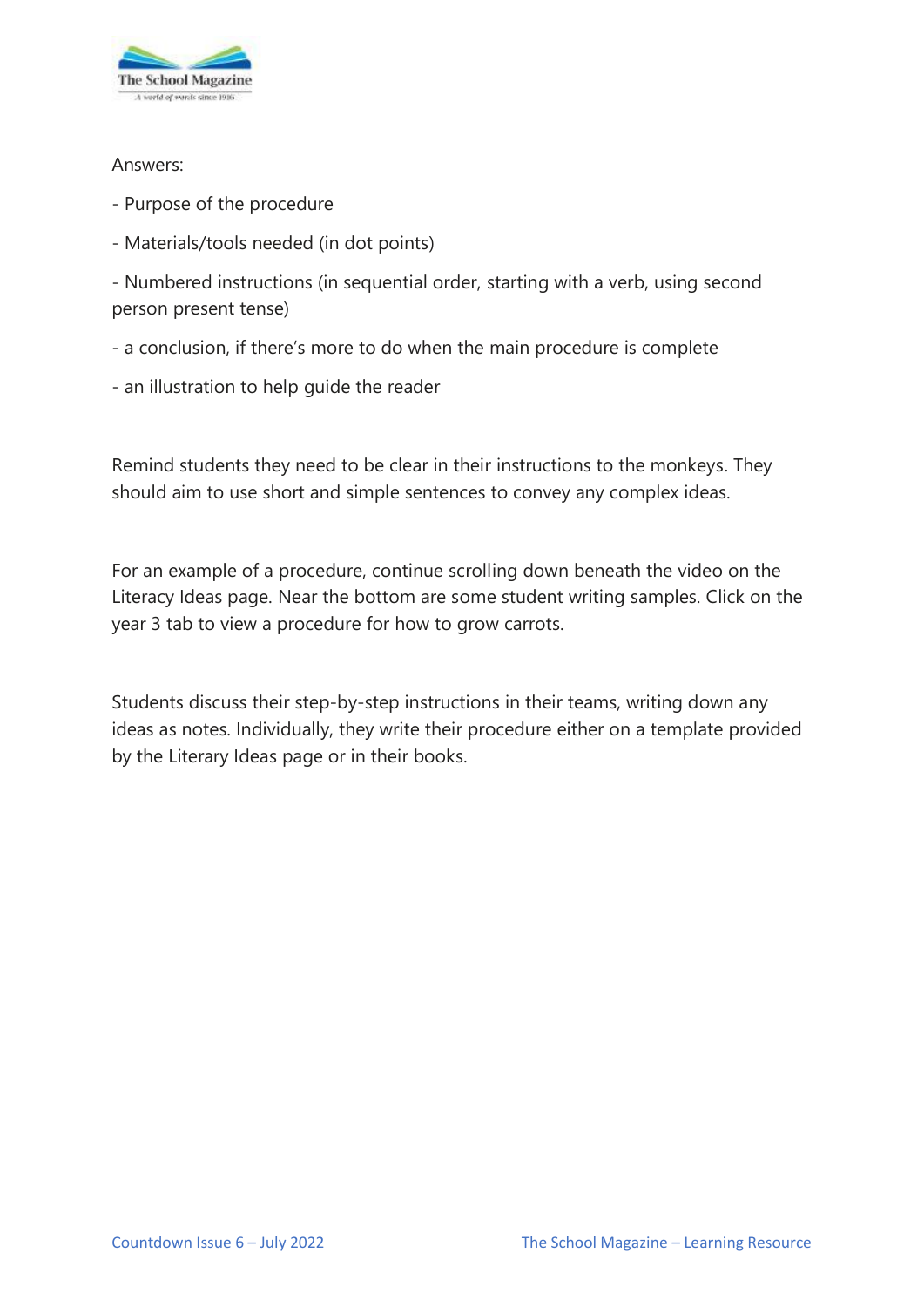

# **Funky Junk** Play by [Sue Murray](https://www.suemurray.com.au/) | Illustrated by [Tohby Riddle](https://www.penguin.com.au/authors/tohby-riddle)

# [EN2-11D](https://educationstandards.nsw.edu.au/wps/portal/nesa/k-10/learning-areas/english-year-10/english-k-10/content/890) | [ACELT1596](https://www.australiancurriculum.edu.au/Search/?q=ACELT1596)

#### **Learning Intention:**

I am learning to draw connections between personal connections and text so that I can write a recount with a similar theme.

#### **Success Criteria:**

- I can connect personal experience to the text and characters' feelings
- I can create a recount using an orientation, ordered events and conclusion
- I can include feelings of the event

After reading the play as a class, ask students to think of a time they also entered a competition. It could be anything from spelling to horse riding to the school athletics carnival. Ask students:

- was anyone cheering them on? Friends, family, class members?
- did they win?
- did they come close to winning?
- did they bomb out?
- how did the experience make them feel?

For the students who won, ask them how they imagined Jake felt in the play. Happy, excited, proud, ecstatic? For the students who lost, ask them how they think Emily and Tai felt, or one of the adults. Embarrassed? Sad? Disappointed? Ashamed?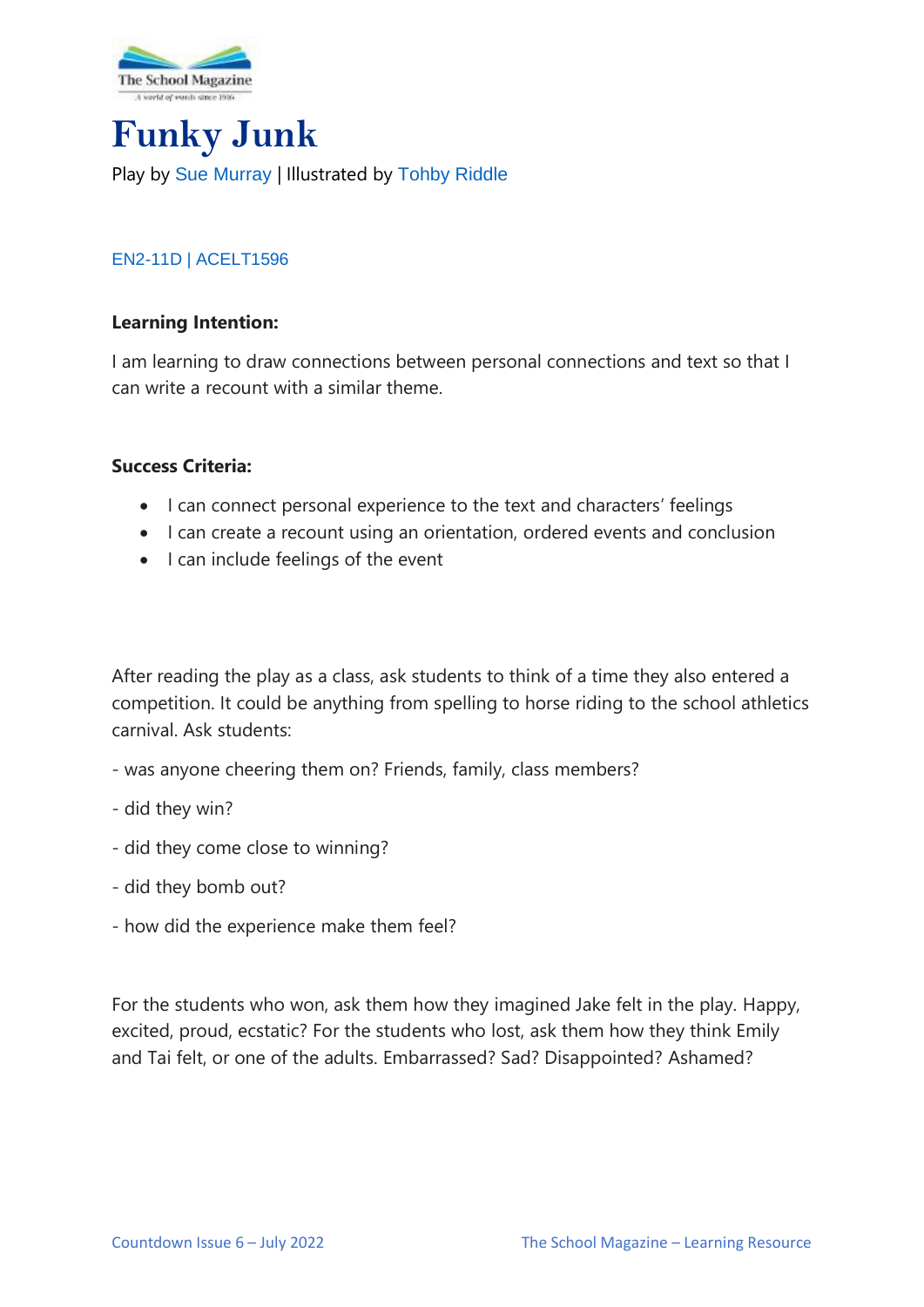

Explain that students will recount their experience in any creative way they choose. For example, they can do a written recount, a play like Funky Junk, a comic strip, a series of pictures with captions or an oral retelling.

Before beginning on their creative project, students make notes of the events in chronological order, the feelings they experienced and specific details they can remember. For example:

- I entered the fifty-metre freestyle in last year's school swimming carnival
- It was raining that day
- I'd had cereal for breakfast and could feel it churning in my tummy
- We lined up on the blocks
- My mum waved at me from the crowd
- I did a good dive when the whistle blew
- I swam the best I could
- At the end, the parent helper gave me card that said FIRST and I realised I'd won
- I was so happy because I'd never won anything before
- I got to stand on the top of the winner's block
- My faction cheered when they called my name
- It was one of the best days of my life

From these notes, students can start preparing for their recount. Regardless of what format they're doing, students need to have an orientation (who, where, what, when why), the events in order and a conclusion (how they felt about the event). Encourage them to use the notes they had made before starting.

Remind students that recounts use first person past tense (I was, I did, I felt) and to include transitional terms (first, next, then, during, finally). This will apply to most types of recounts except the comic strip and the play. For the comic strip, find templates on Printable Paper's [Comic Pages](https://www.printablepaper.net/category/comics).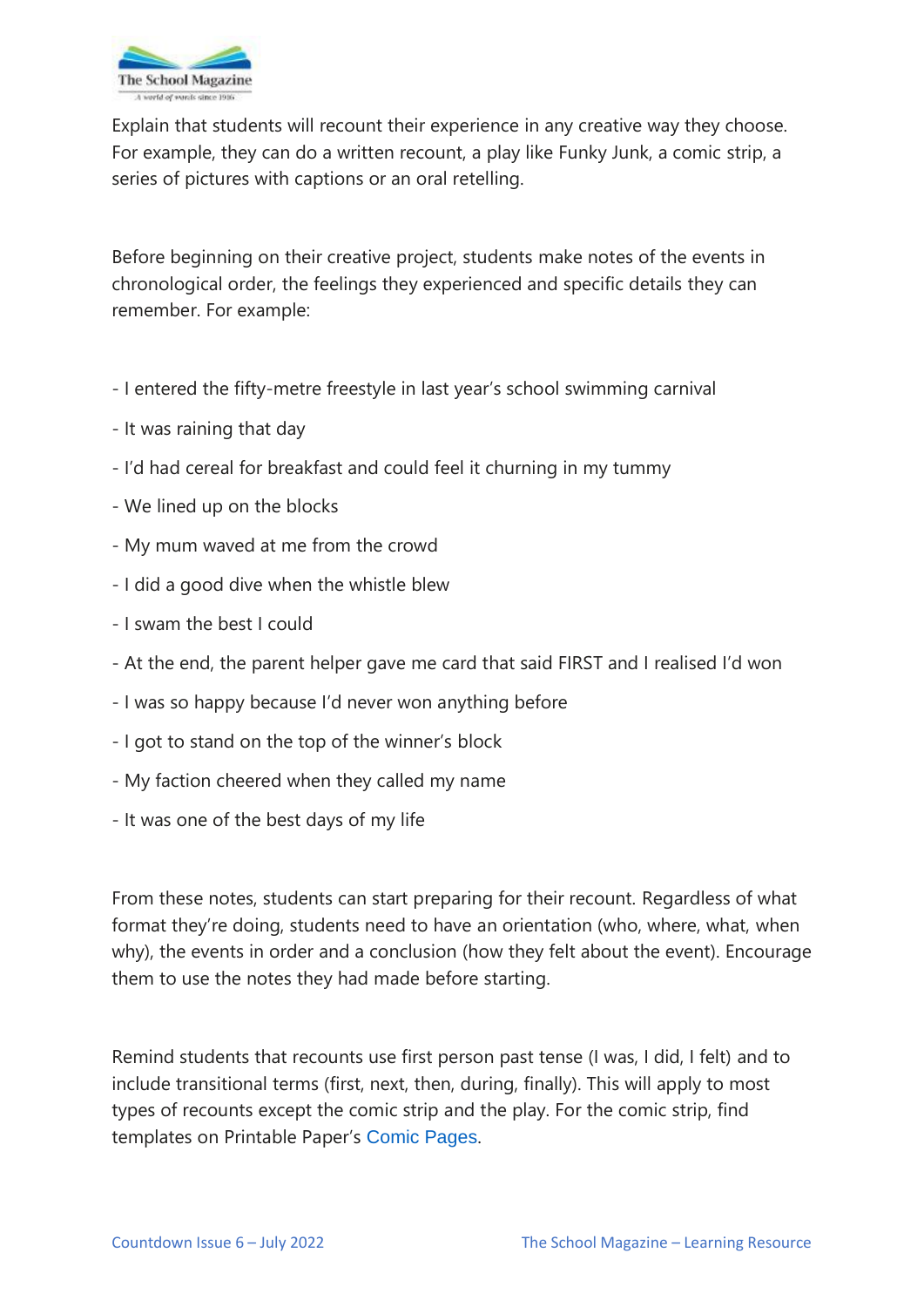

Once complete, students can present their recount in small groups, either by showing their work or performing.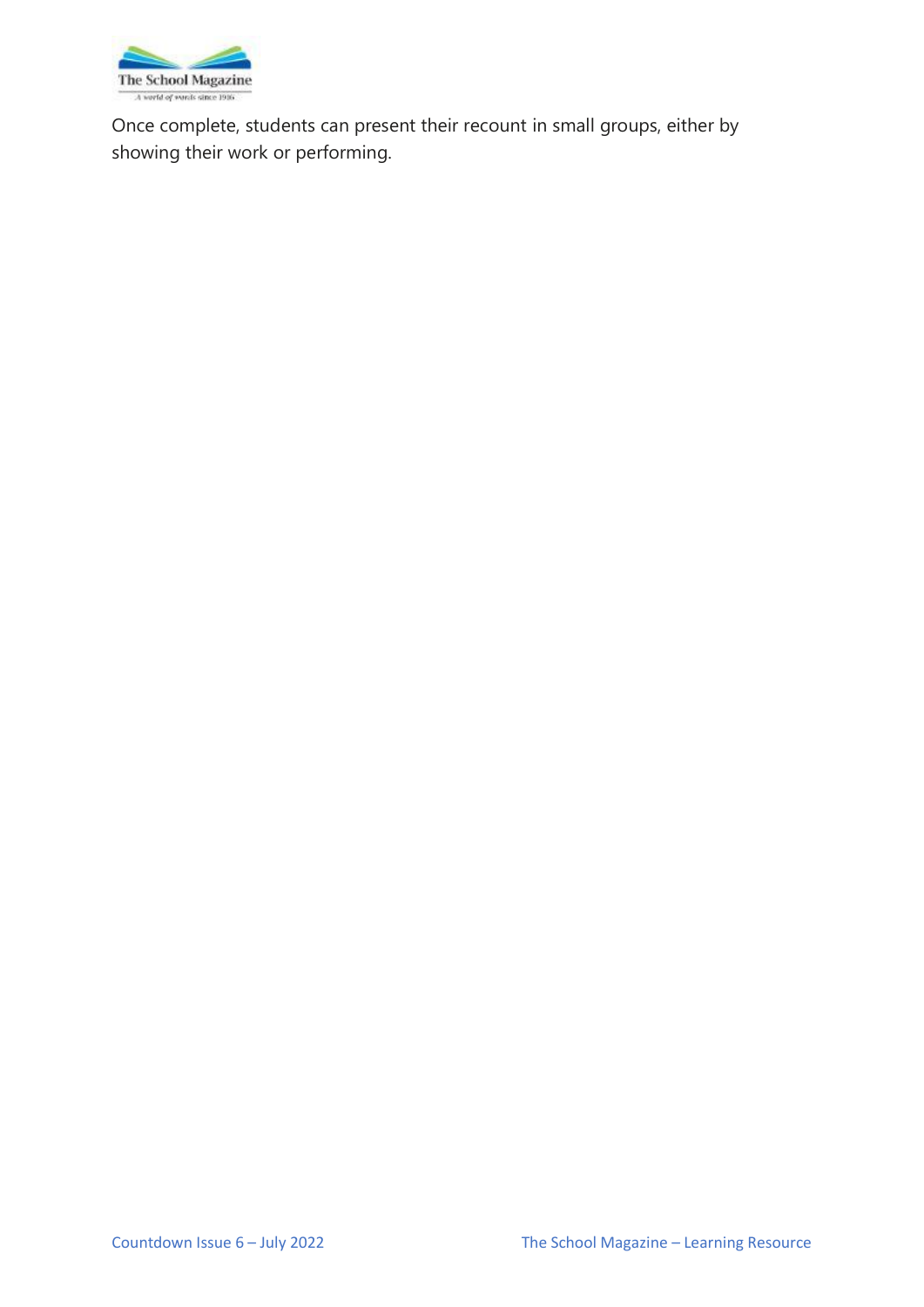

**Stingers** Poem by Carol L MacKay | Illustrated by [Christopher Nielsen](http://www.chrisillo.com/)

# [EN2-2A](https://educationstandards.nsw.edu.au/wps/portal/nesa/k-10/learning-areas/english-year-10/english-k-10/content/887) | [ACELT1791](https://www.australiancurriculum.edu.au/Search/?q=ACELT1791)

#### **Learning Intention:**

I am learning to apply language features and digital technology to create a multimodal response poem.

#### **Success Criteria:**

- I can write a response poem to Stingers
- I can use rhyme and rhythm to create my text
- I can create a multimodal text using images and sounds

After reading the poem as a class, discuss what it's about. Encourage students to think about what questions the poem is asking. Ask students specifically:

- Would you catch a bee in your palm and rub it against your face? Why or why not?
- Would you stick your toes in a beehive? Why or why not?
- Would animals that eat honey leave the beehives alone?
- Would the bees lose all their honey if they didn't have stingers?

If students have not already picked up on it, discuss how some of the things may harm the bee, such as catching it may damage its wings, and sticking toes in a beehive might break the hive.

Explain that students are to write a response poem to the original using multimodal elements. This means they will need to do a digital poem using music, sound effects and/or images. Students can use PowerPoint or a similar program to create their text.

Before beginning online, students write a draft of their poem in their books. They don't have to use the same rhythm or rhyming scheme as the original; however, they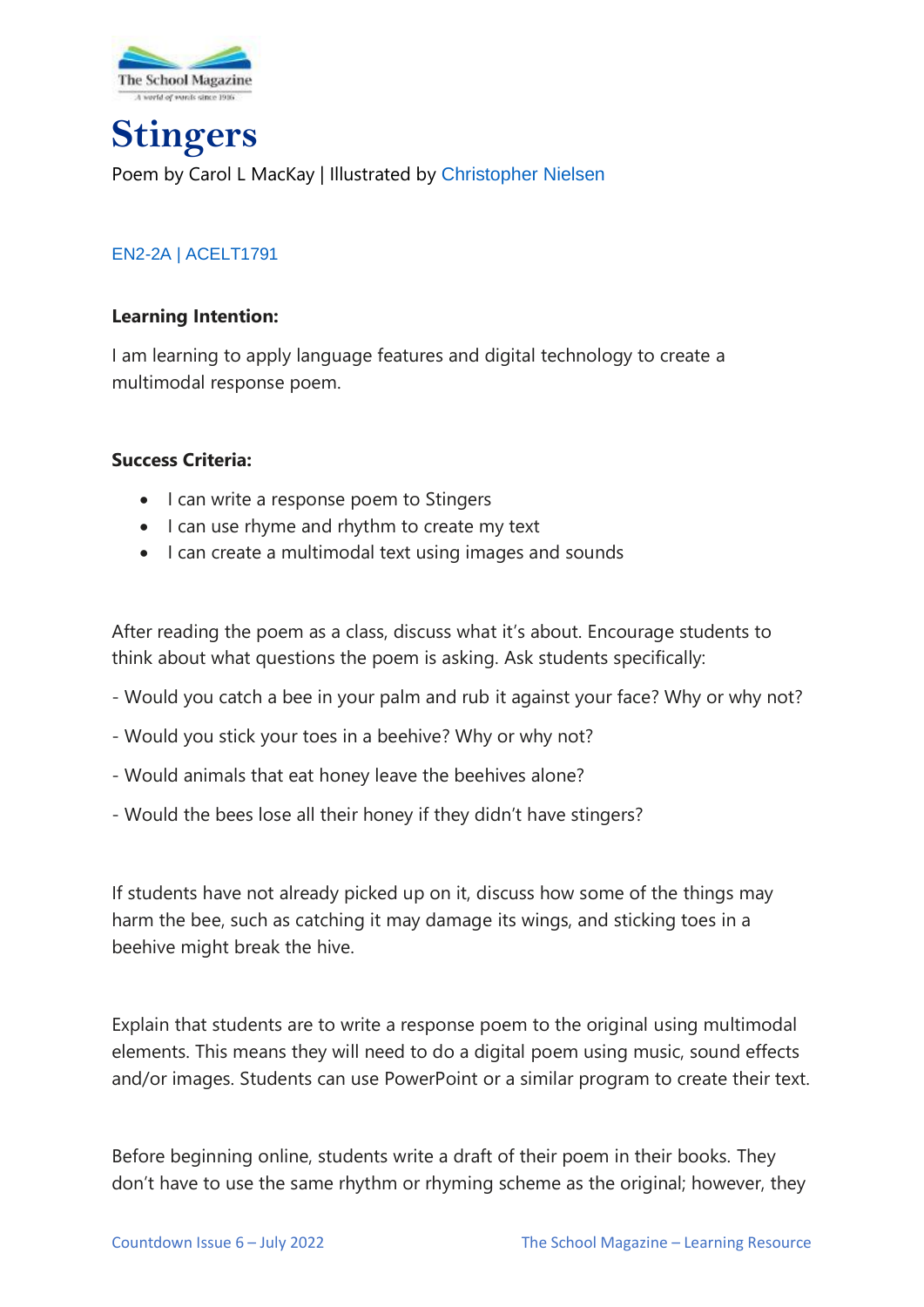

do have to use rhyming words. The response poem should begin with the following two lines:

If bees were born without stingers,

I know how it would be

You can also guide them by giving examples of how they can write their response poems, such as the following.

Example one:

I would not hold them in my palm and risk damage to their wings,

I would not touch their precious hive with all their special things.

Example two:

While I'd love to hold them in my palm, I'd have to stay away,

Bees are creatures, not our toys – I'd tell others not to play.

Example three:

Yes, I'd touch a bee to cheek!

We'd play tag and hide and seek.

Students can use a rhyming dictionary like [Rhyme Zone](https://www.rhymezone.com/) to help construct their poem.

Once a draft is written, students use a program like PowerPoint to write out their good copy. They can include images, music and sounds to their presentation. They can also record a reading of their poem to play when the slide is up. Some useful links: